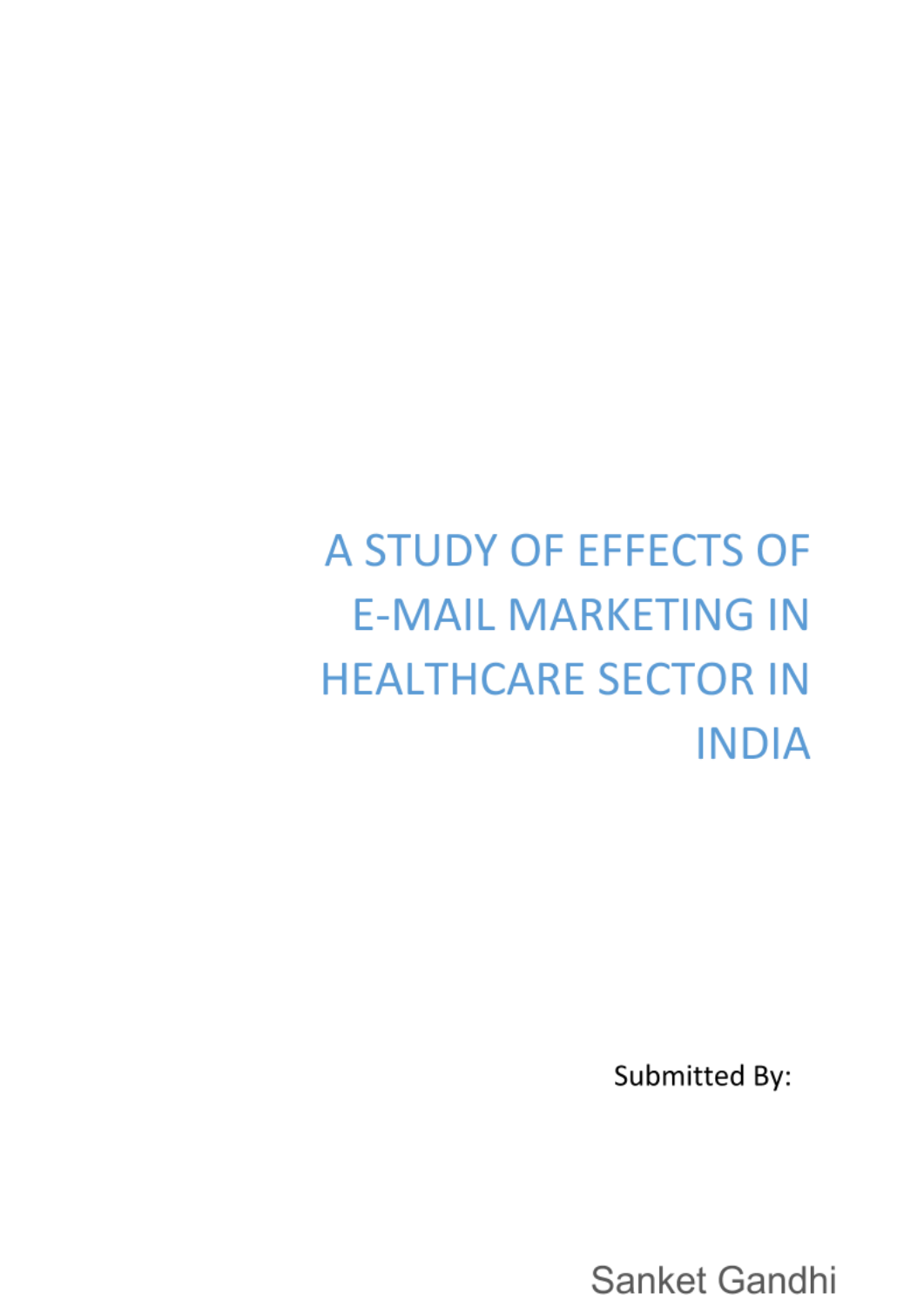### **Contents**

| Abstract                 | $\overline{2}$ |
|--------------------------|----------------|
| Keywords                 | 4              |
| Introduction             | 5              |
| Theories                 | $\overline{7}$ |
| <b>Literature Review</b> | 9              |
| Objectives               | 11             |
| Scope of Study           | 12             |
| <b>Hypothesis</b>        | 13             |
| Limitations              | 14             |
| Methodology and Methods  | 15             |
| Participants             | 15             |
| Materials                | 15             |
| Design                   | 15             |
| Results                  | 17             |
| Conclusion               | 25             |
| Reference                | 26             |
| Bibliography             | 27             |
| Appendix                 | 28             |
| Questionnaire A          | 28             |
| Questionnaire B          | $\mathbf{1}$   |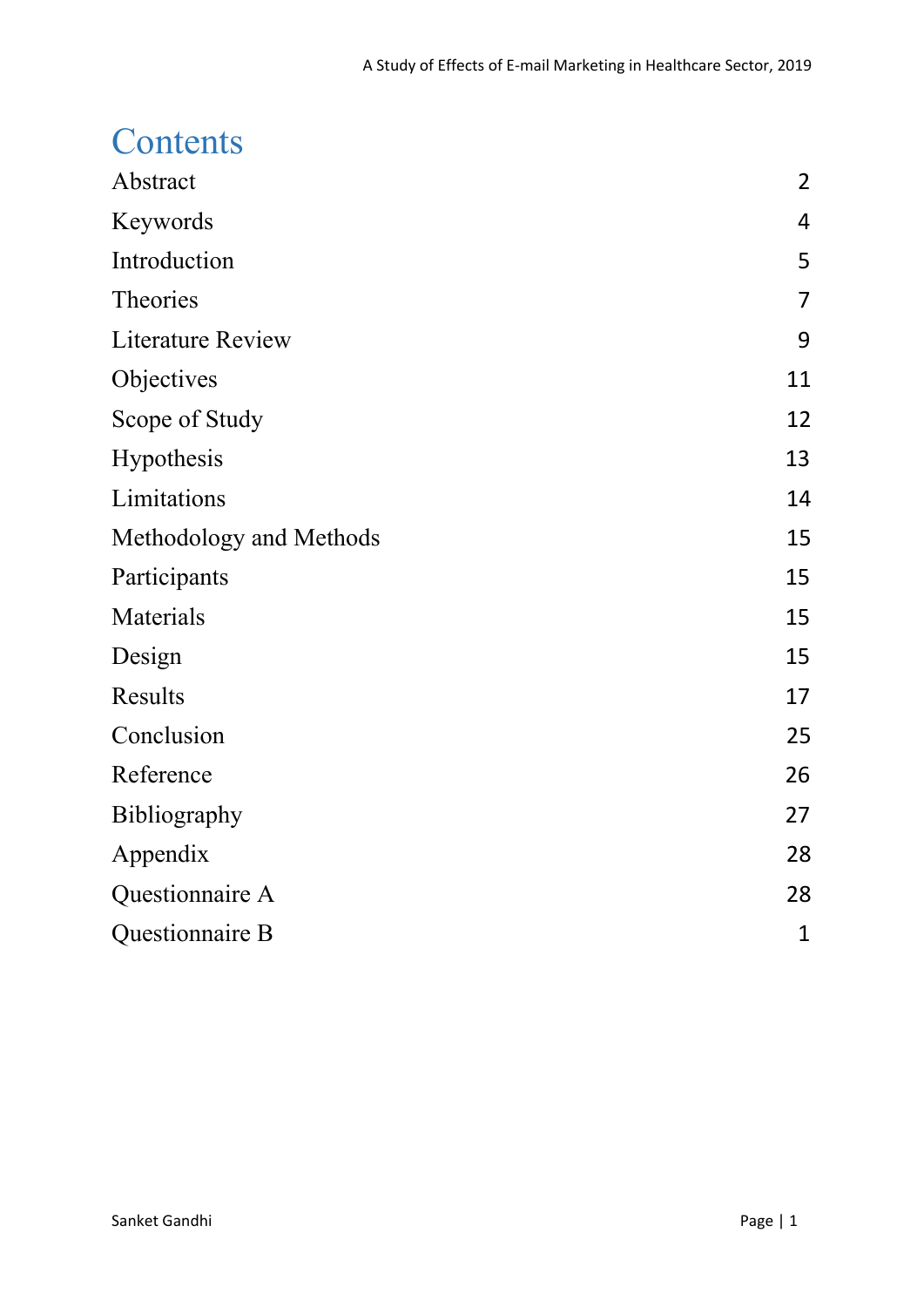## Abstract

<span id="page-2-0"></span>In the course of the most recent couple of years, each industry is respecting the enormous information and advanced advertising in their line of business because of its various points of interest. While it was conceivable in the before days to connect the client through the conventional method for promoting, however at this point it is hard to focus, as we have perceived how imaginative innovation is dominating and how individuals got dissipated on a different medium. For the greater part of us, an inquiry may emerge in what capacity can promote spread its impressions in the medicinal services industry? An ongoing report uncovers that out of 20 seeks on Google one inquiry will be identified with medicinal services this is on the grounds that, as a most extreme number of individuals going on the web for data and scanning for an answer for their wellbeing related issues. The research was conducted on the basis of the response from the public and from the medical practitioners. There weren't any dependent variable in the research, every variable was independent.

Email advertising enables social insurance advertisers to assemble associations with patients and advance their items or administrations without spending inordinate cash on paper and stamps. This is the best method for conveying an offer to potential and existing patients through their inbox.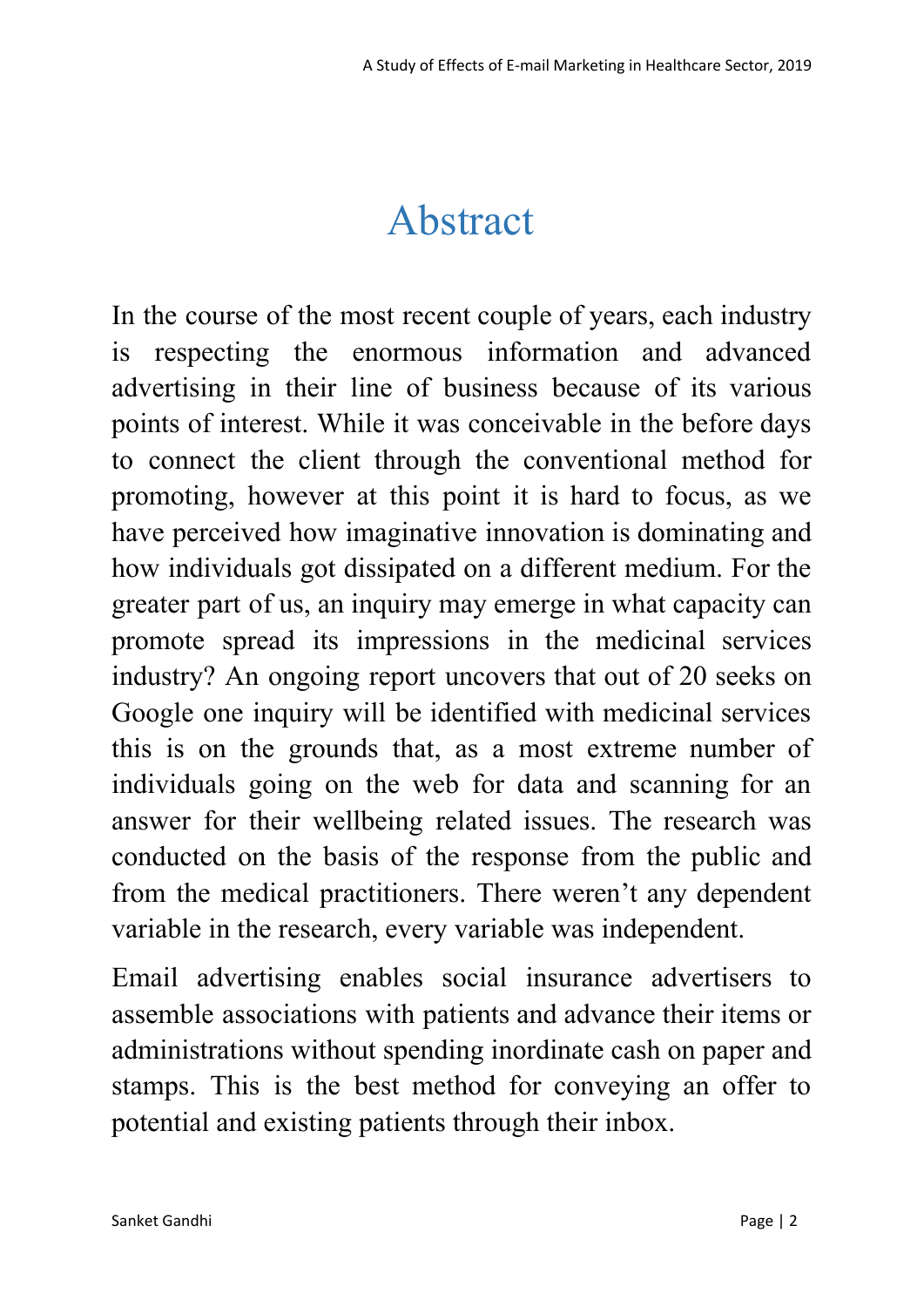Today, social insurance advertisers need to accomplish more with less. They have to associate with their intended interest group in an increasingly customized way while remaining on spending plan. Advertisers that can associate with their patients in a more focused on way will be effective in improving ROI and income. While most human services promoting patterns go back and forth, email keeps on being a standout amongst the best channels.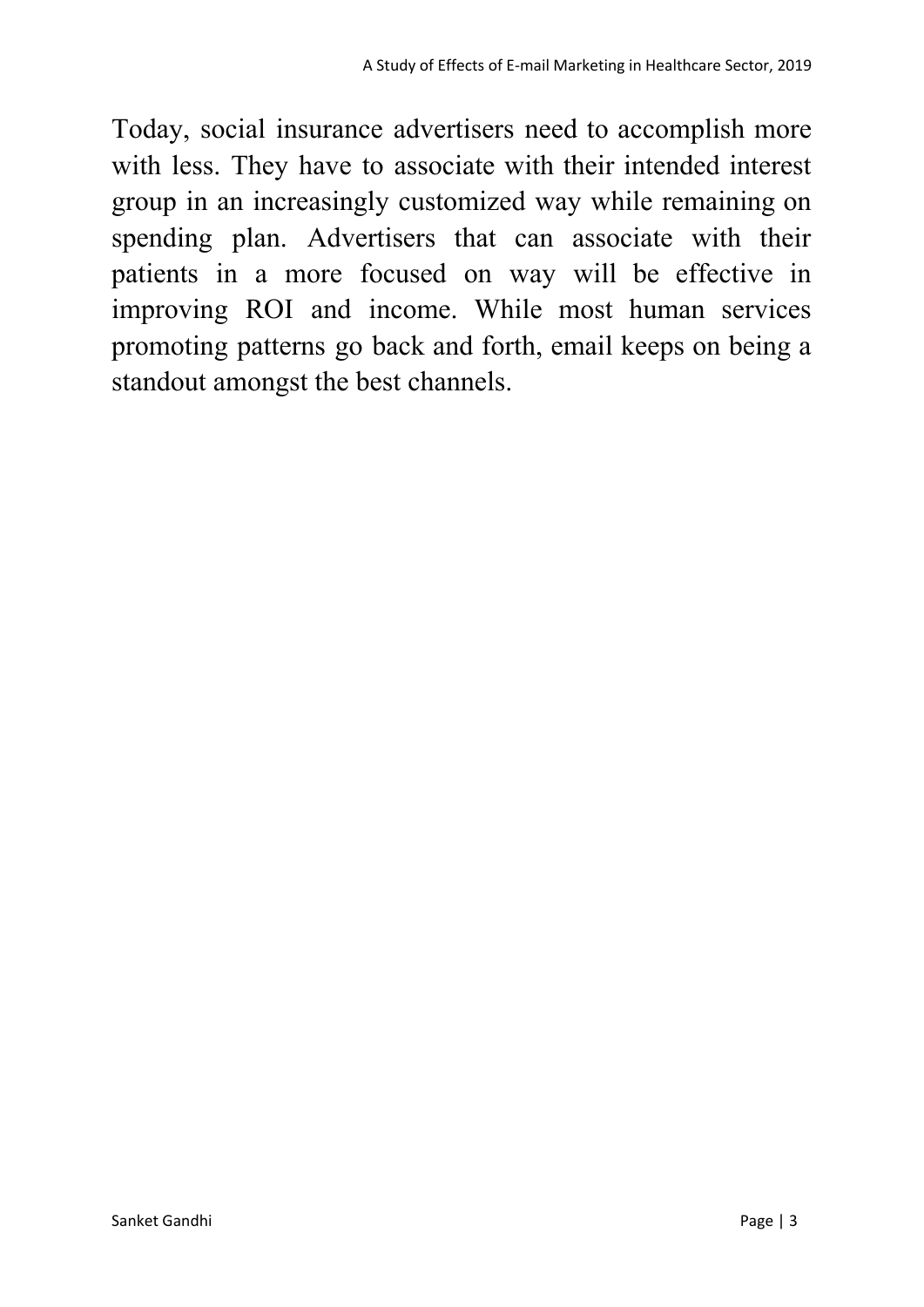# Keywords

<span id="page-4-0"></span>Healthcare marketing

Email marketing

Social media marketing

Online marketing

Healthcare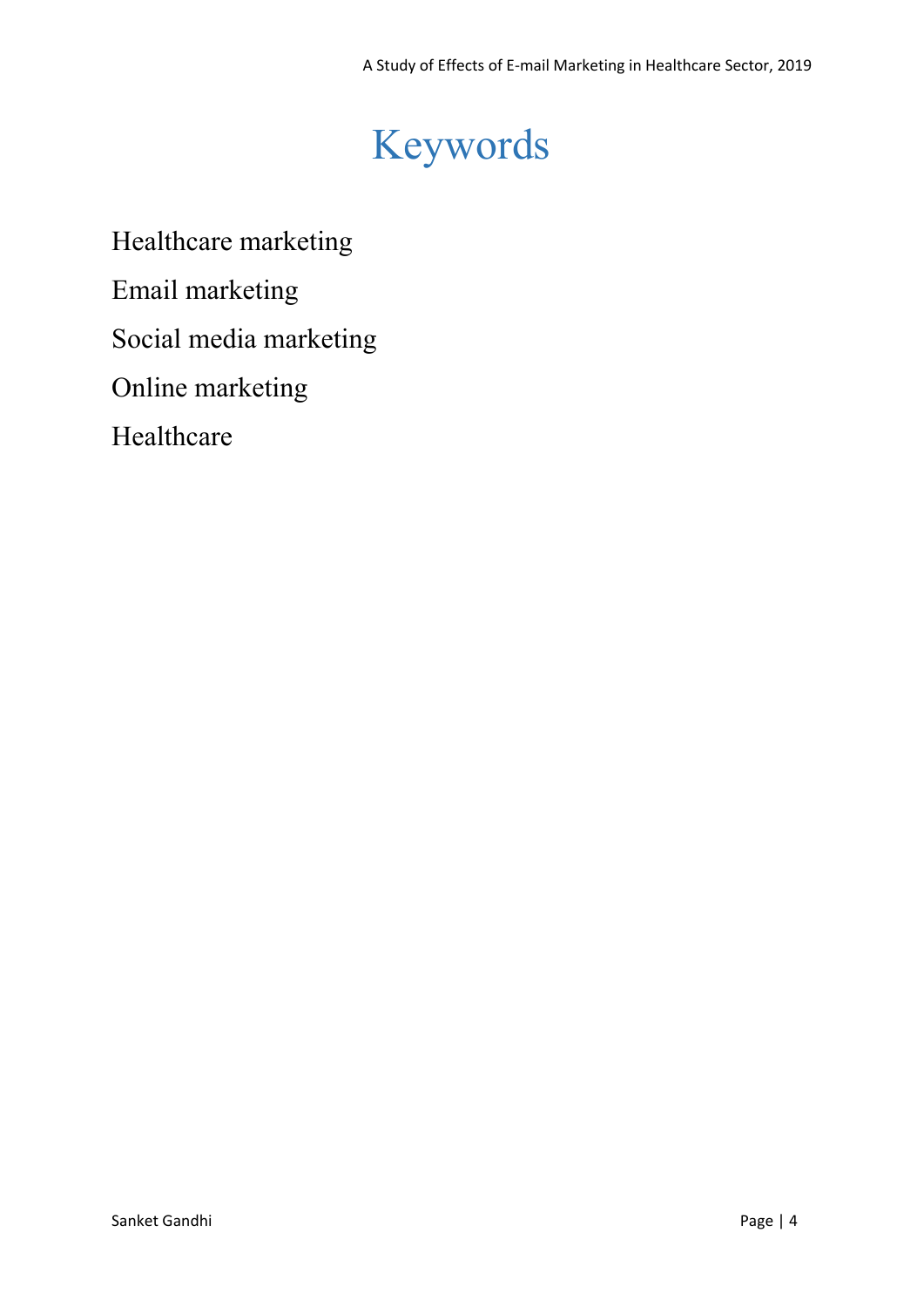# Introduction

<span id="page-5-0"></span>The pace of development and the quantity of assets accessible to advertisers today is out and out mind blowing. An astonishing 1,876 organizations crosswise over 43 distinctive advertising classes, including Website optimization, social, video promoting, deals enablement, portable examination, and handfuls more exist as indicated by VentureBeat.<sup>[1]</sup>

In addition, a large number of the classifications didn't exist in the report only one year sooner.

Yet, only one classification keeps on performing great a seemingly endless amount of time after year: email advertising. The reason is clear: for a long time straight, email creates the most astounding return on initial capital investment for advertisers. For each \$1 spent, email advertising creates \$38 in return for capital invested and gives advertisers the broadest reach of the considerable number of channels accessible to them. [1] Regardless of the plenty of instruments accessible to advertisers, email showcasing is essentially the best wagered for business development.

In the present world because of progression in therapeutic science as an individual, we began focusing more on our wellbeing nowadays. Despite the fact that we may be moderate utilizing advanced promoting procedures in India, however, a large portion of the created nations are utilizing these computerized showcasing methods to drive patients to their emergency clinics and centers. Then again, Indian open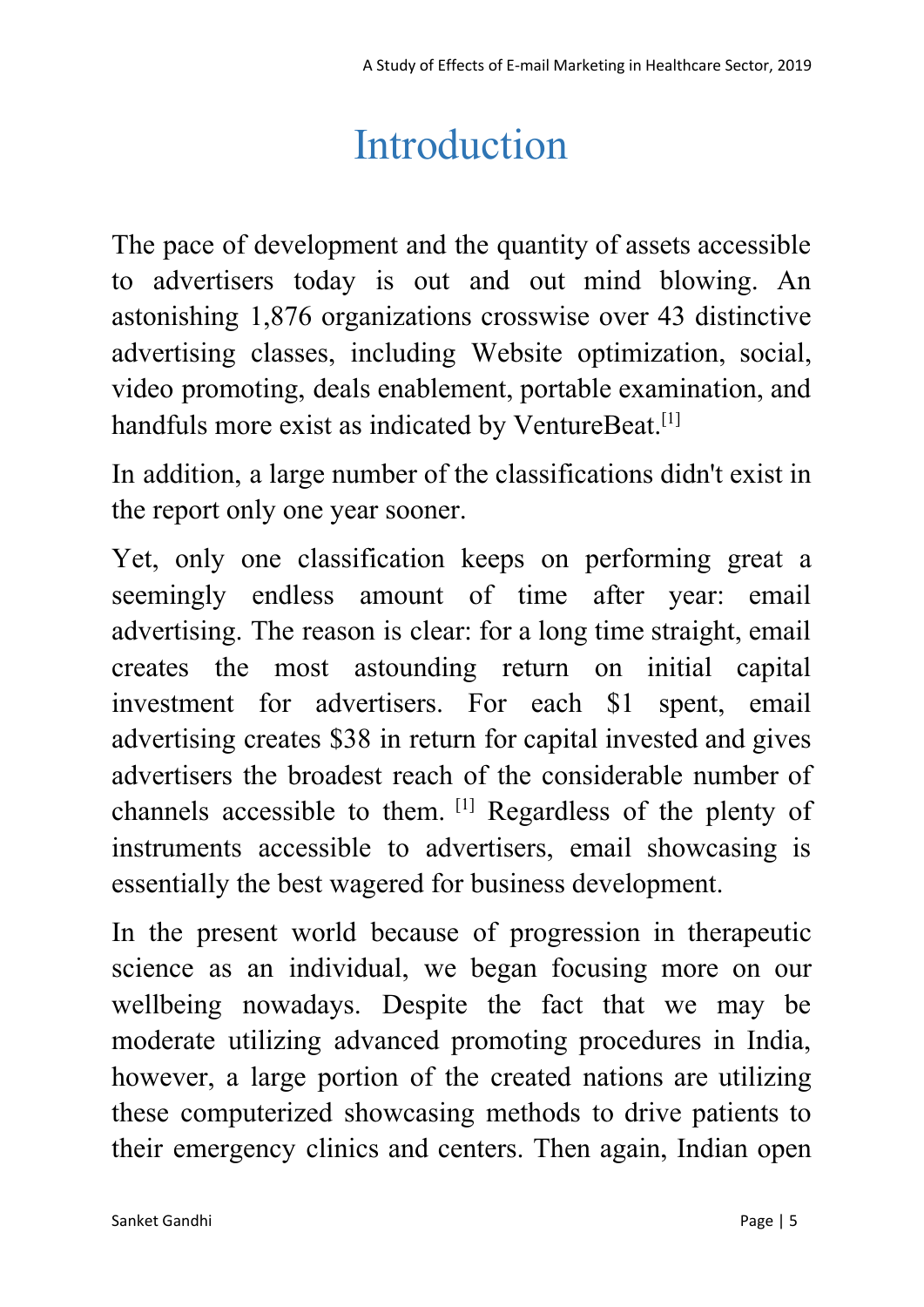is generally determined by the money instalments for consideration and administrations, wherein different nations it is protection approach driven. Google worked together with Inc., compete.com to comprehend what impact individuals and how computerized assumes an imperative job in the medical clinic determination distributed in "The Advanced voyage to health: Emergency clinic choice".

84% of patients utilize both disconnected and online hotspots for emergency clinic look into.[2]

Search drives almost 3 fold the number of guests to medical clinic locales contrasted with non-seek guests.[2]

Patients essentially look on manifestations and condition on advanced medium before visiting a specialist.

Computerized content assumes an indispensable job for planning an arrangement.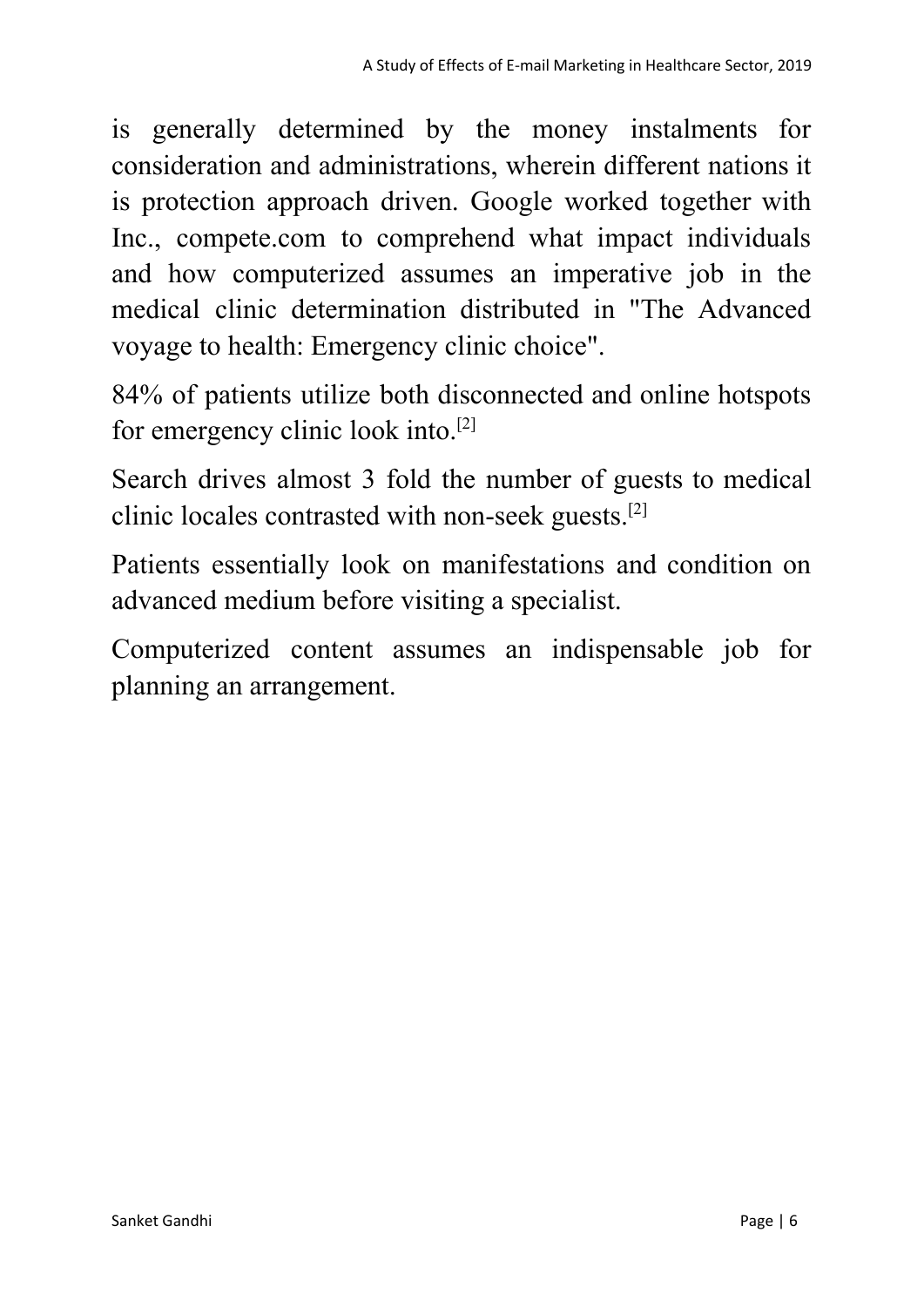# **Theories**

<span id="page-7-0"></span>Four decades is quite a while. Individuals age, approaches change, our general surroundings continually changes. However as far back as the first intra-arrange mail sent in 1971, email has been a fundamental piece of our day by day lifecycle.

### *1971-1989: Age of Plain Text Emails*

As a testing model for the intra-arrange informing instrument, the primary email was sent in 1971 in MIT. Later in 1978, Gary Thuerk revealed the potential for messages to fill in as a promoting device. He mass messaged 400 individuals of a College with respect to their most up to date item. The quantity of positive reaction exceeded the quantity of grievances got.

In 1982, with an end goal to institutionalize the convention for sending any mail over a system, Simple Mail Transfer Protocol (SMTP) was presented. In addition, the location for sending messages started following a standard example of "person@domainname.com" for simple review.

### *1989- Early 2000's: HTML email take over and email becomes public*

In 1989 MIT, as a feature of their "World Wide Web" project, kick-started the period of HTML based sites. Before long, the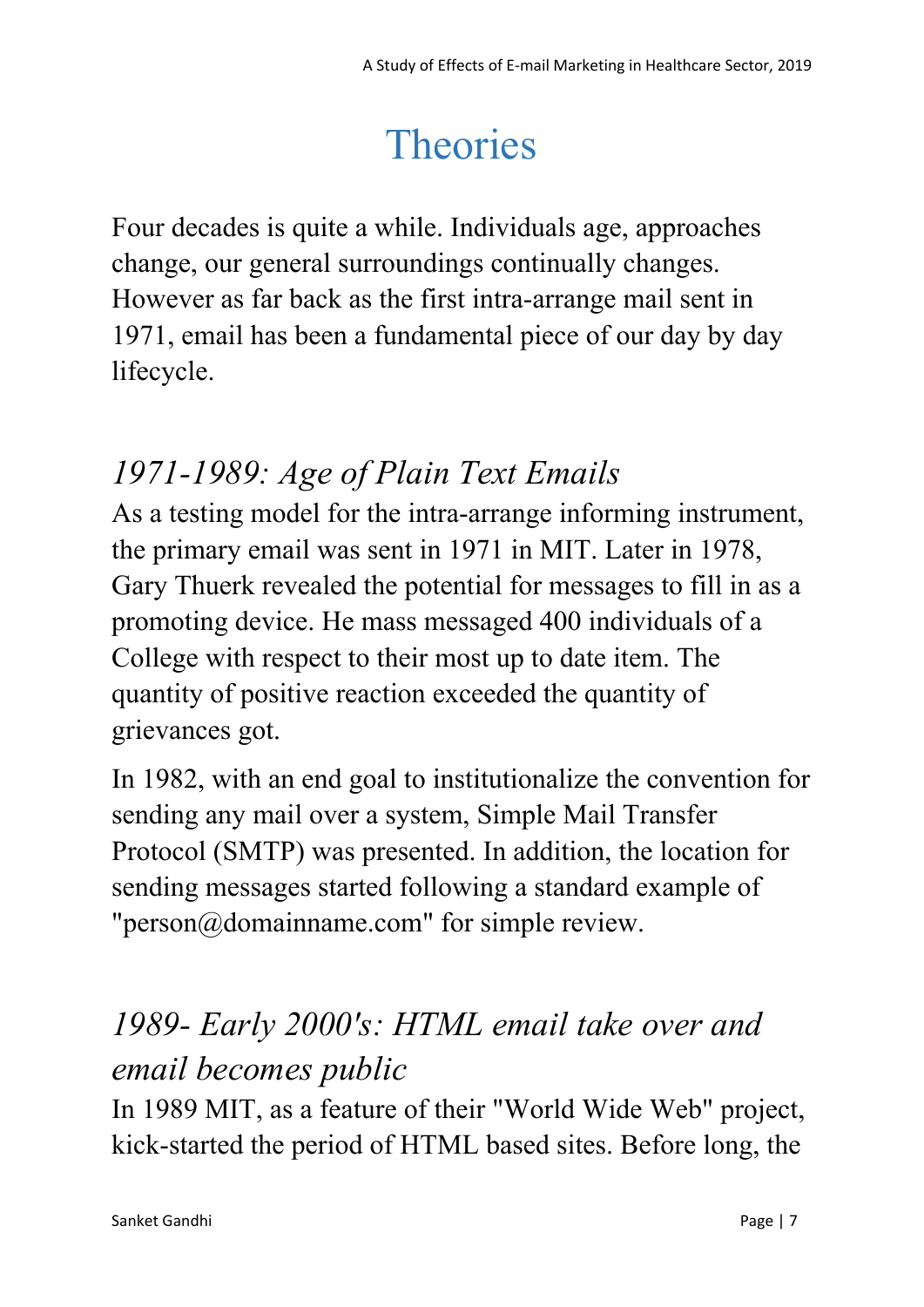suit was trailed by messages, which brought another period of brilliant foundations and pictures.

In the range of 4 years (1993-1997), Hurray! Mail, AOL Mail, Hotmail and Gmail picked up acknowledgment as email customers. Despite the fact that you required a welcome to enroll your record, it conveyed messages nearer to the doorsteps of the buyer.

## *2001-2009 Mobile users increased and emails became responsive*

The open arrival of the third era of the versatile web achieved standard acknowledgment and openness of mixed media improved cell phones. This saw expanded email open rates on cell phones which likewise lead to issues with broken formats, since messages were been coded for work area screen widths. As need is the mother of development, messages before long started getting to be responsive for variable screen width by 2009.

### *2009- Present day*

CSS support in email extended the extent of client intuitiveness, with intelligent components, for example, commencements, menus, flip and scratch impact, and so forth all conceivable inside email positions.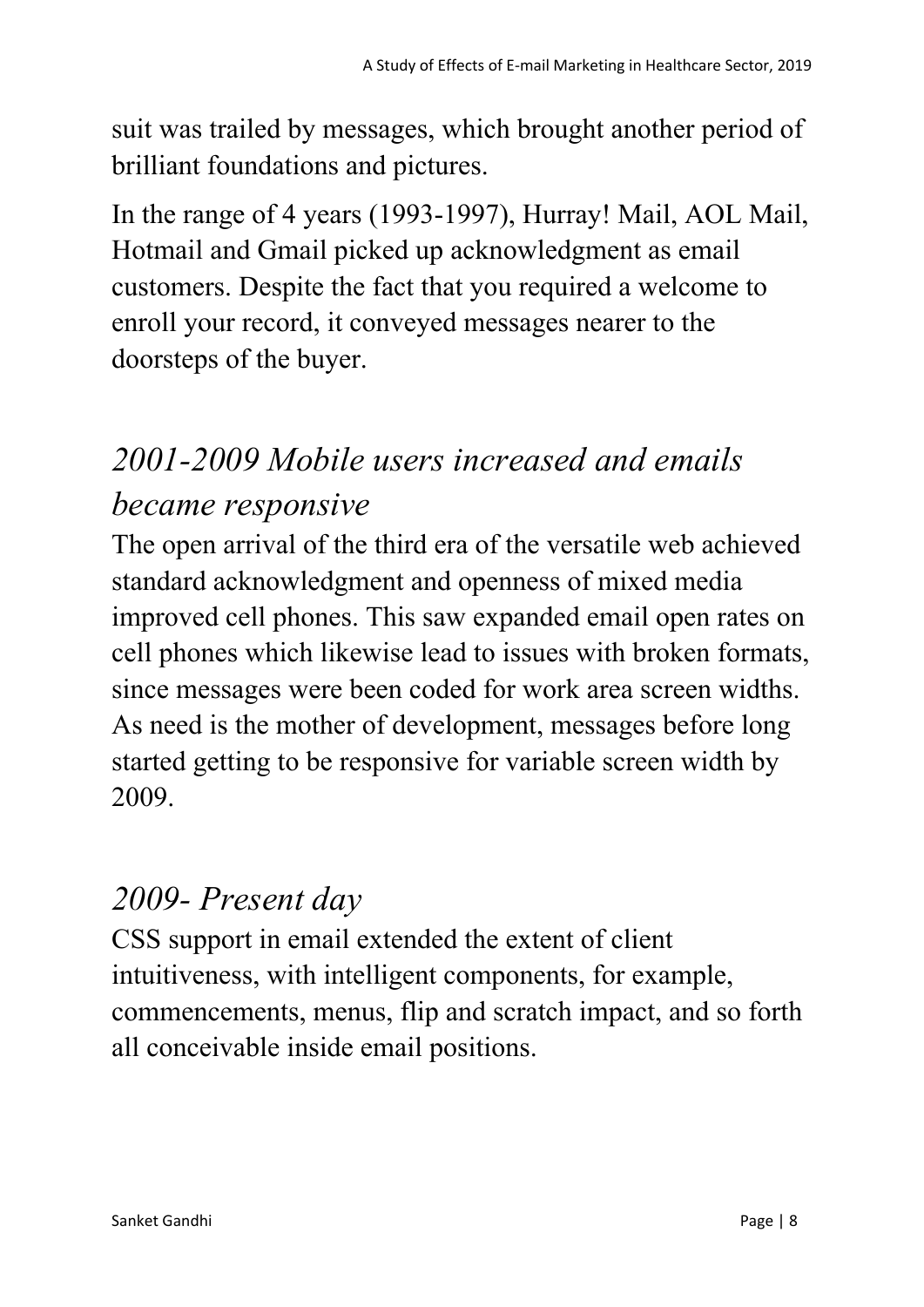Personalization additionally turned into a prime concentration in messages as advertisers looked for further developed techniques to keep away from garbage and spam organizers.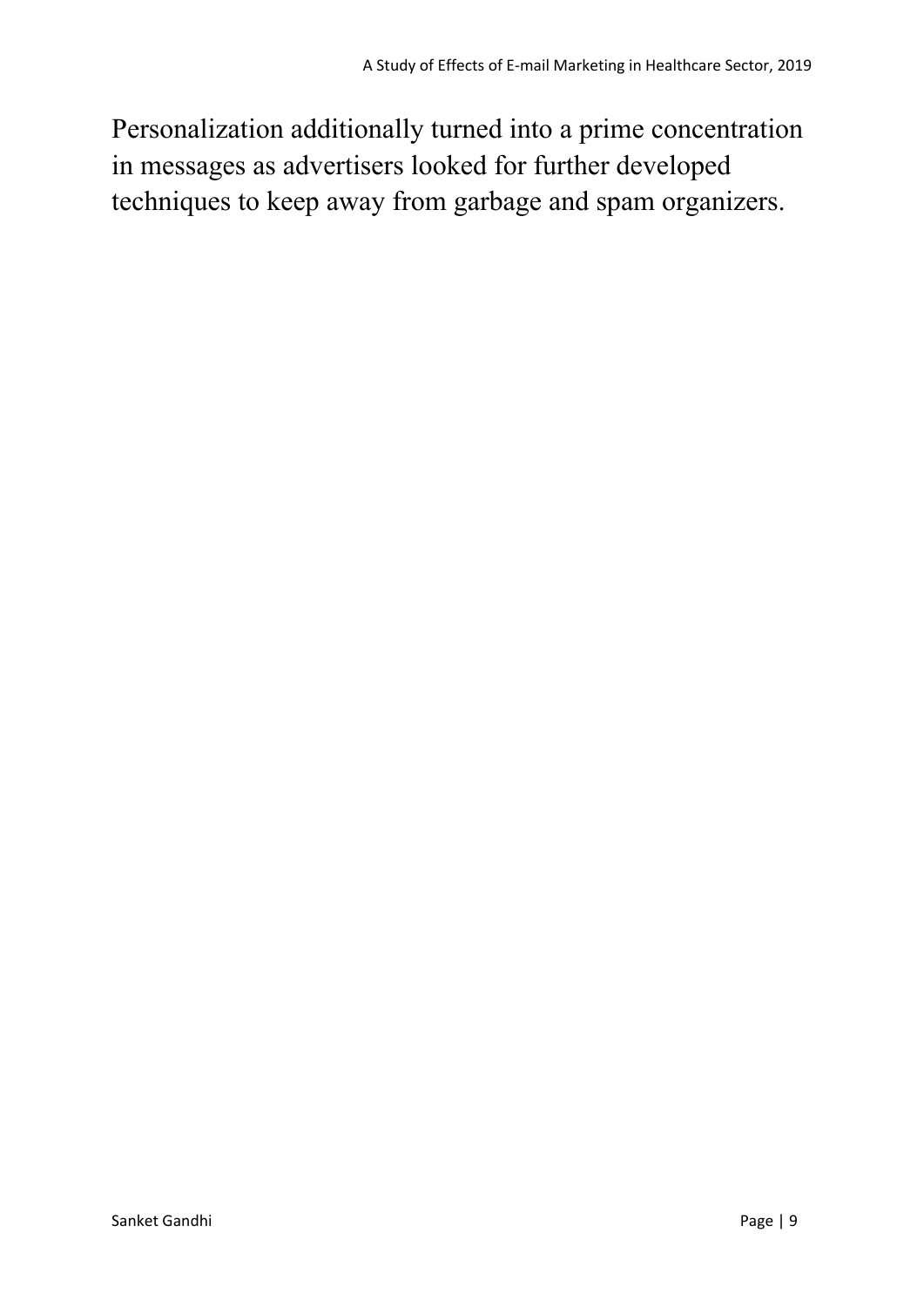## Literature Review

<span id="page-10-0"></span>E-mail Marketing: Email advertising is the exceedingly viable computerized showcasing procedure of sending messages to prospects and clients. Compelling showcasing messages convert prospects into clients, and transform one-time purchasers into steadfast, raving fans.

Benefits of e-mail marketing:

- Easier to target the right audience
- Increases brand awareness
- Cost effective
- Target global audience
- Incomparable return on investment

Healthcare Marketing: Healthcare marketing incorporates multi-channel, very fragmented and focused on the web and disconnected strategies that are intended to discover and gain the correct patients, draw in with them through vital effort, and support them to frame enduring connections all through the whole patient adventure. Measure the achievement of human services promoting through explicit measurements that are lined up with key execution pointers (KPIs), and additionally advertising degree of profitability (return for capital invested).

● According to McKinsey, E-mail is 40 times more effective than Facebook and twitter combined in attracting new patients and retaining older ones.[3]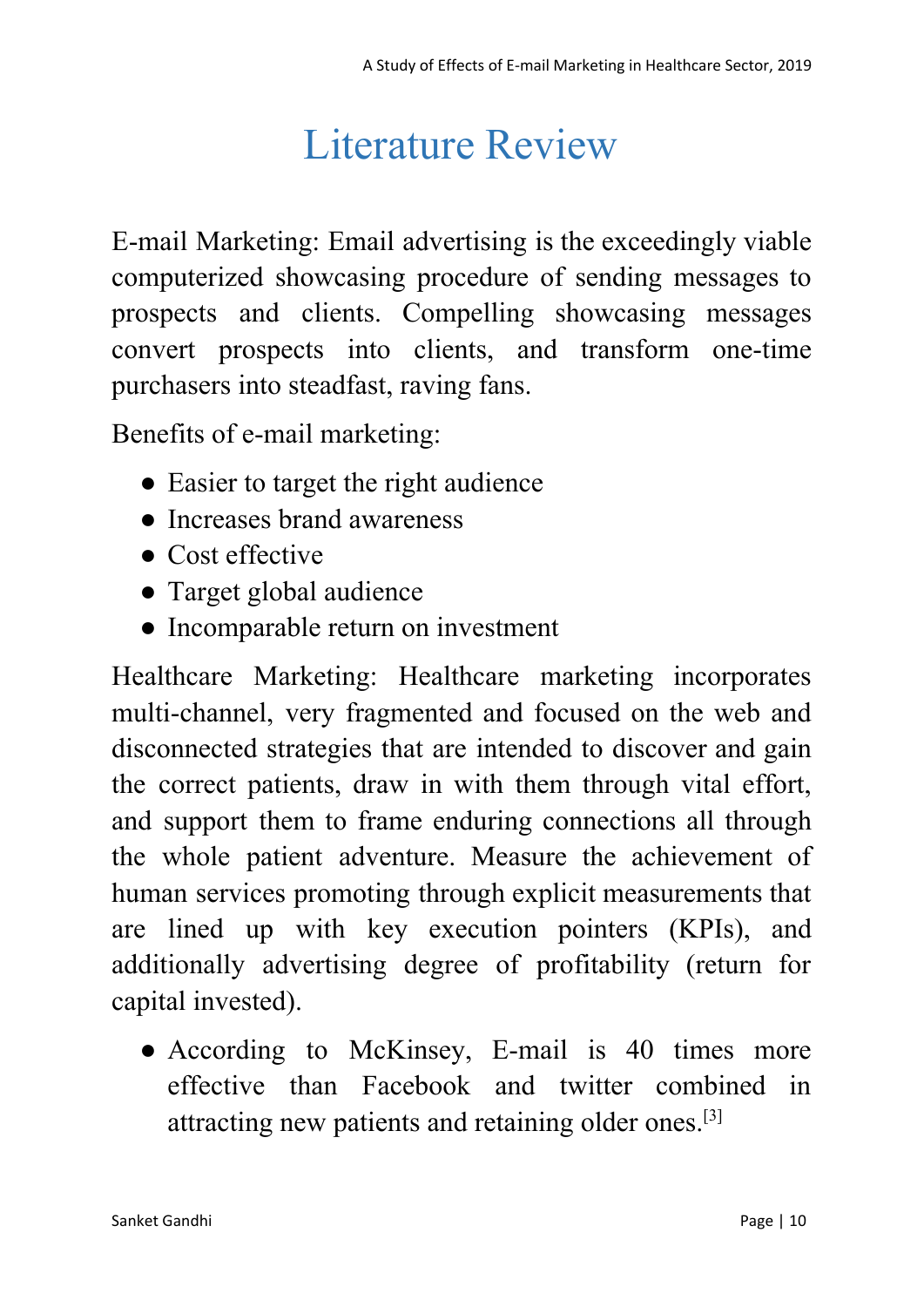- For 89 percent of advertisers, email is the essential hotspot for lead age.<sup>[3]</sup>
- As indicated by research from Statista, the quantity of email clients worldwide is probably going to ascend to 2.9 billion clients by 2019.[3]

In a carefully overwhelmed medicinal services industry, the details pass on a reasonable message: Email is basic for any social insurance office. Email promoting isn't only staying put, yet is getting more grounded as time passes.

Email keeps on being a powerful system for human services advertisers hoping to improve persistent commitment, upgrade commitment and increment return for money invested. Truth be told, patients who visit a site through email advertising will in general set more arrangements.<sup>[4]</sup>

Email promoting is one of the most grounded advertising channels when supported up by a productive social insurance showcasing technique. Email showcasing is the establishment of your general medicinal services advertising procedure. It is a successful method to keep patients educated. This isn't something medicinal services advertisers do on the grounds that they can, and it is simple. It is an extremely viable strategy that enables therapeutic specialists and patients to remain all around associated.[5]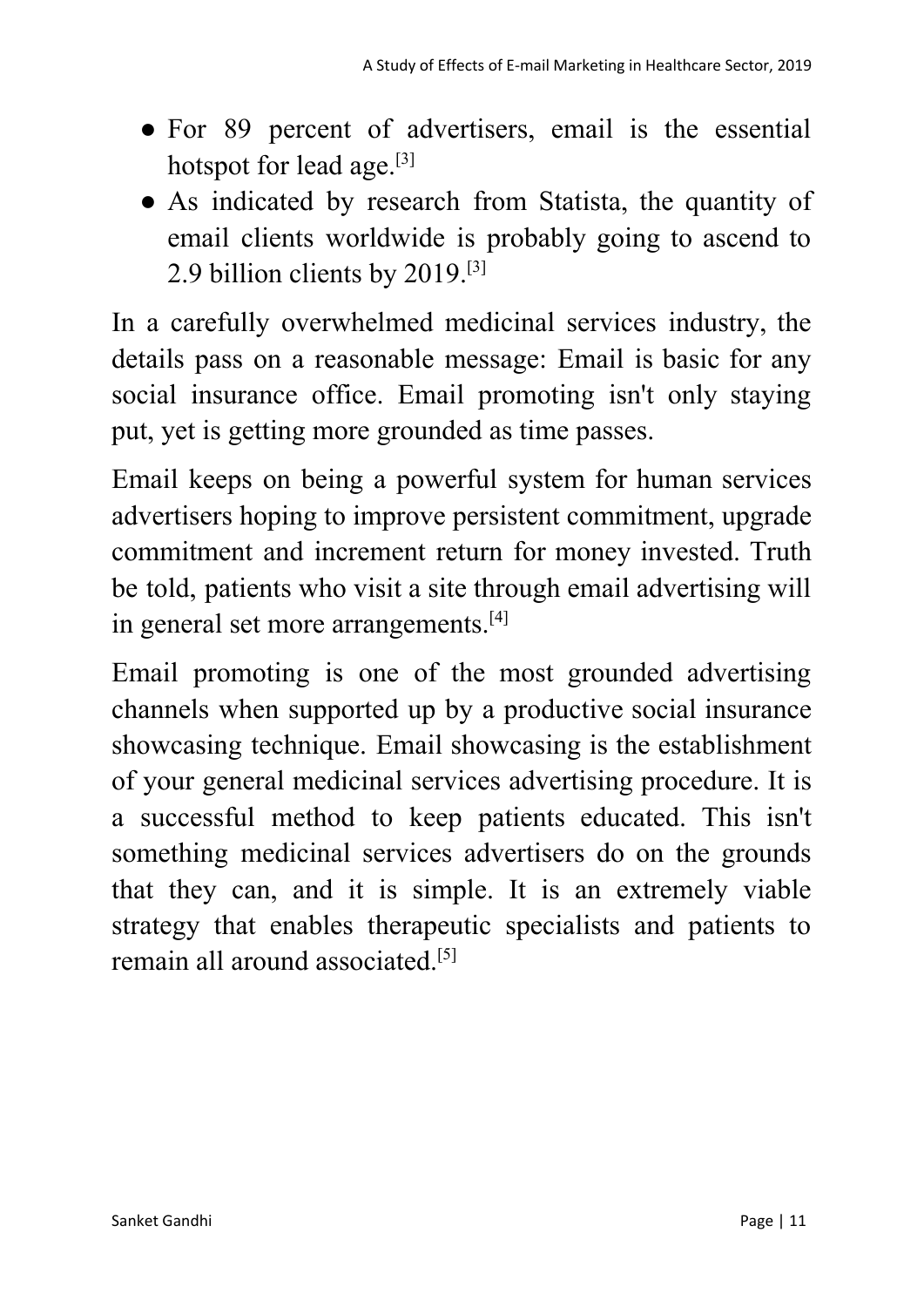# **Objectives**

<span id="page-12-0"></span>The purpose of the present study is to contribute to an understanding of the actual and potential role of E-mail Marketing in Healthcare Sector.

Specific objective are:

- To judge the importance of email marketing in healthcare sector
- How healthcare sector is benefitted by email marketing
- To find out how to use emails to target healthcare market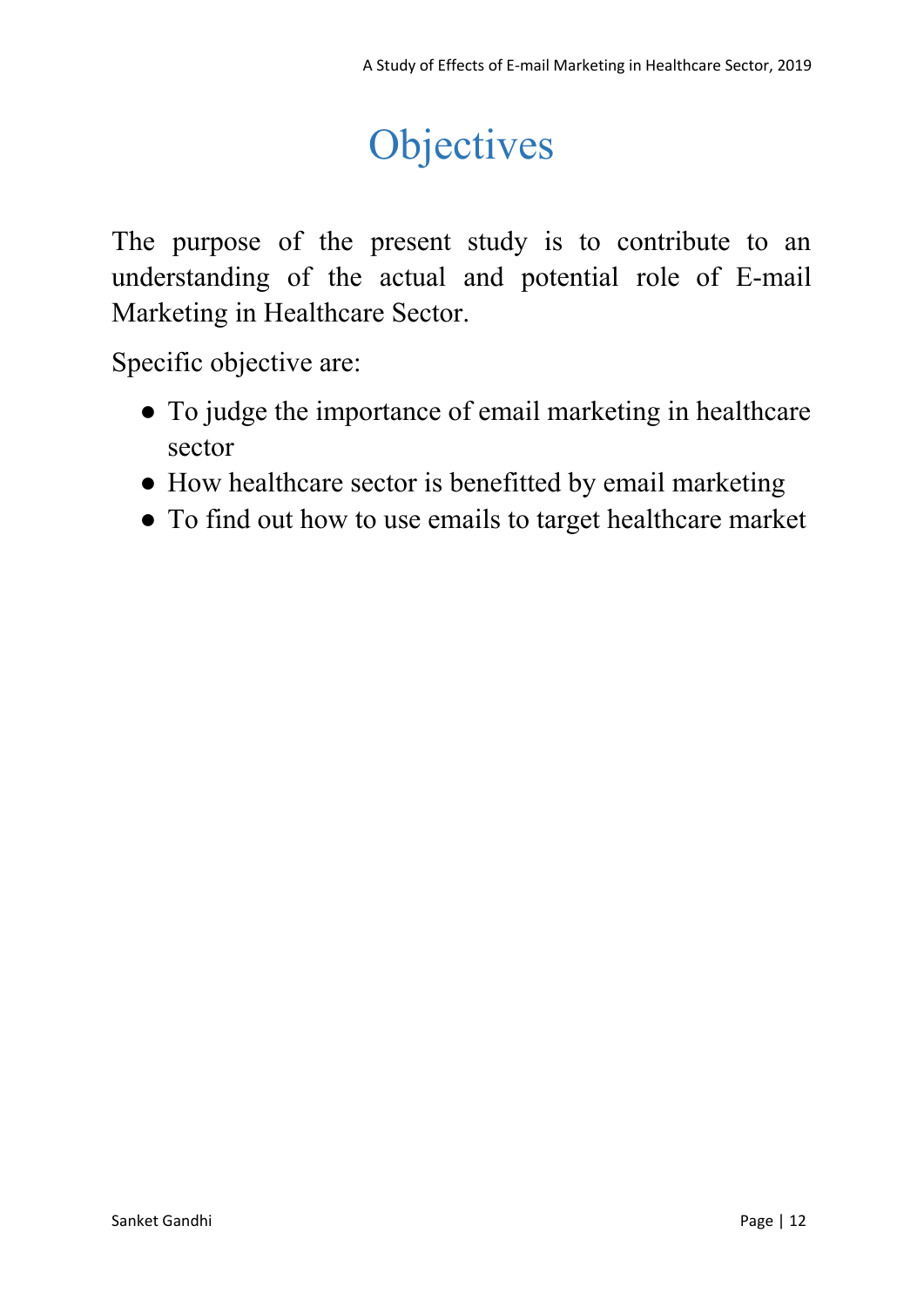# Scope of Study

<span id="page-13-0"></span>The project scope involves the study of e-mails as a marketing strategy. The project scope also involves the findings of e-mail marketing in the healthcare sector in India.

Managerial usefulness of the study

This study helps to understand digital marketing research basic technologies and different strategies for dynamic market situation in healthcare sector.

Types of research

Quantative research- quantitative research generates

numerical data or information that can be converted

into numbers. Only measurable data are being

gathered and analyzed in this type of research.

Qualitative research- Qualitative research on the

other hand generates non-numerical data. It focuses

on gathering of mainly verbal data rather than

measurements. Gathered information is then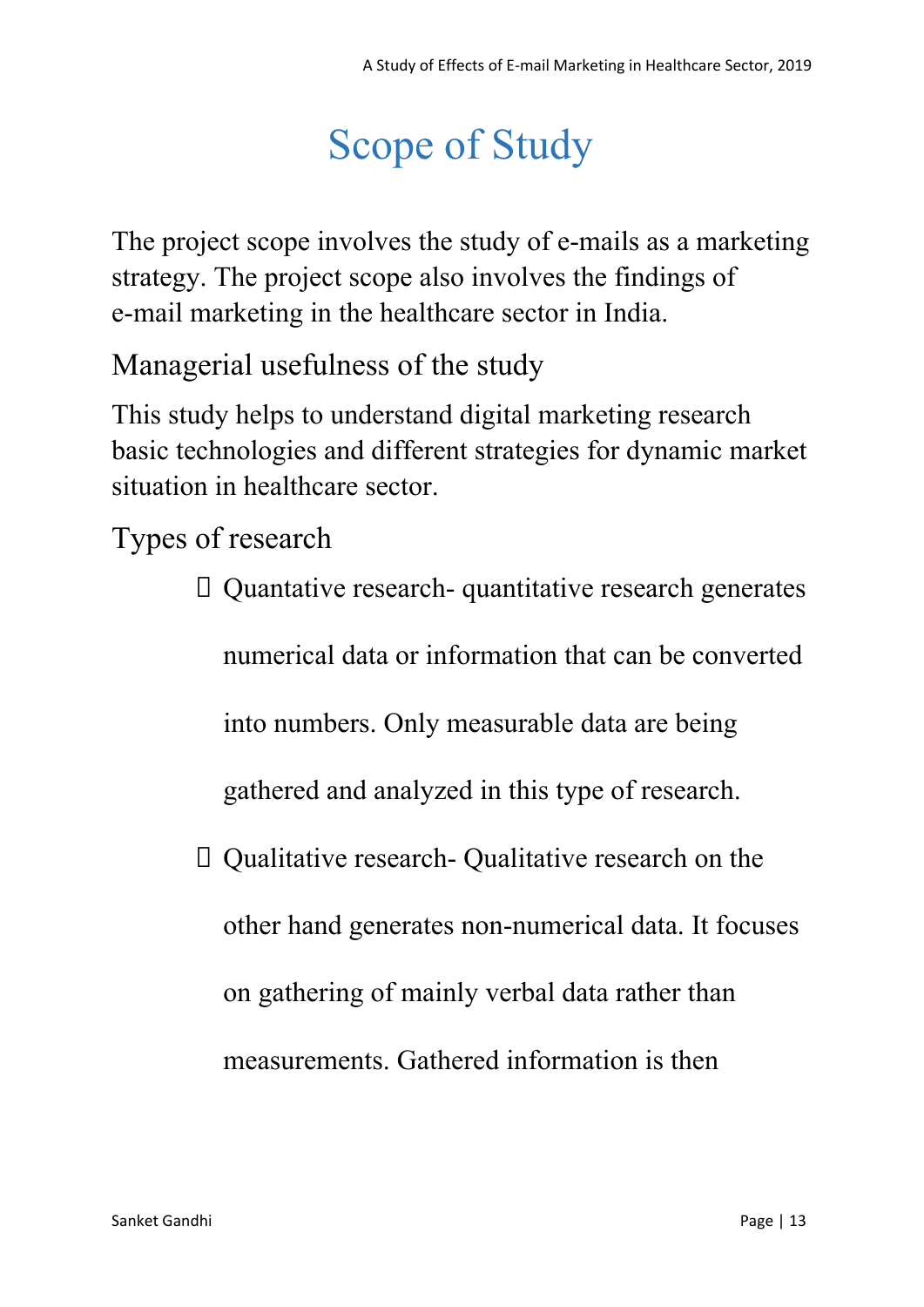### analyzed in an interpretative, subjective,

impressionistic or even diagnostic manner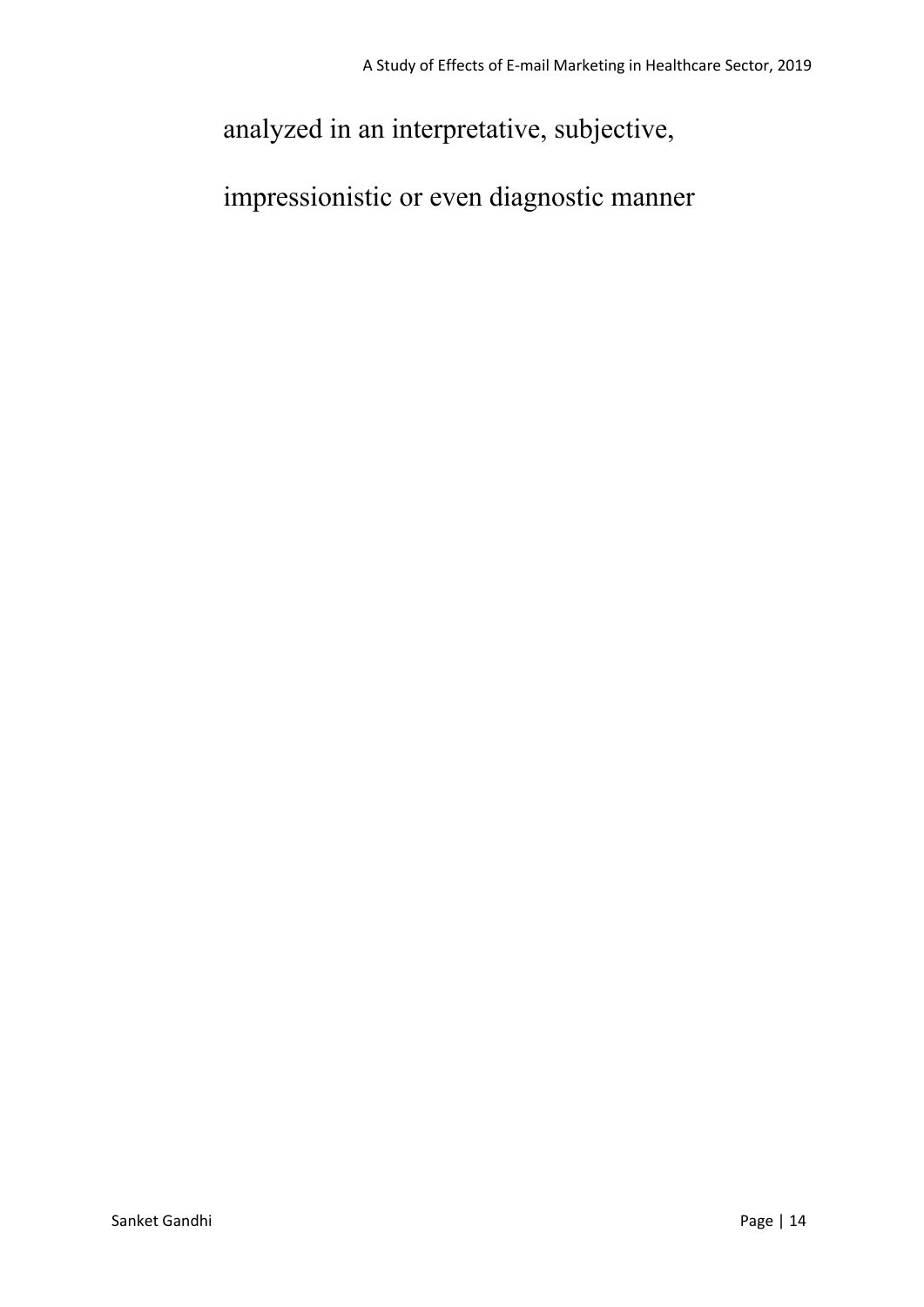# Hypothesis

<span id="page-15-0"></span>Different departments of the healthcare sector uses different techniques of e-mail marketing for attracting the potential patients. The only thing that can be compared is how effective they are.

All the departments are unique with their techniques.

The possible outcome of this research would be that the technique of every department is useful for them only and cannot be used by any other department to increase their conversion rate.

The techniques are useful for a particular department because the key components of the e-mail are specific to the products and services of that department.

Null Hypothesis 1: E-mail marketing is important for healthcare sector.

Alternate Hypothesis 1: E-mail marketing is not important for healthcare sector.

Null Hypothesis 2: Healthcare sector is benefitted from e-mails.

Alternate Hypothesis 2: Healthcare sector is not benefitted from e-mails.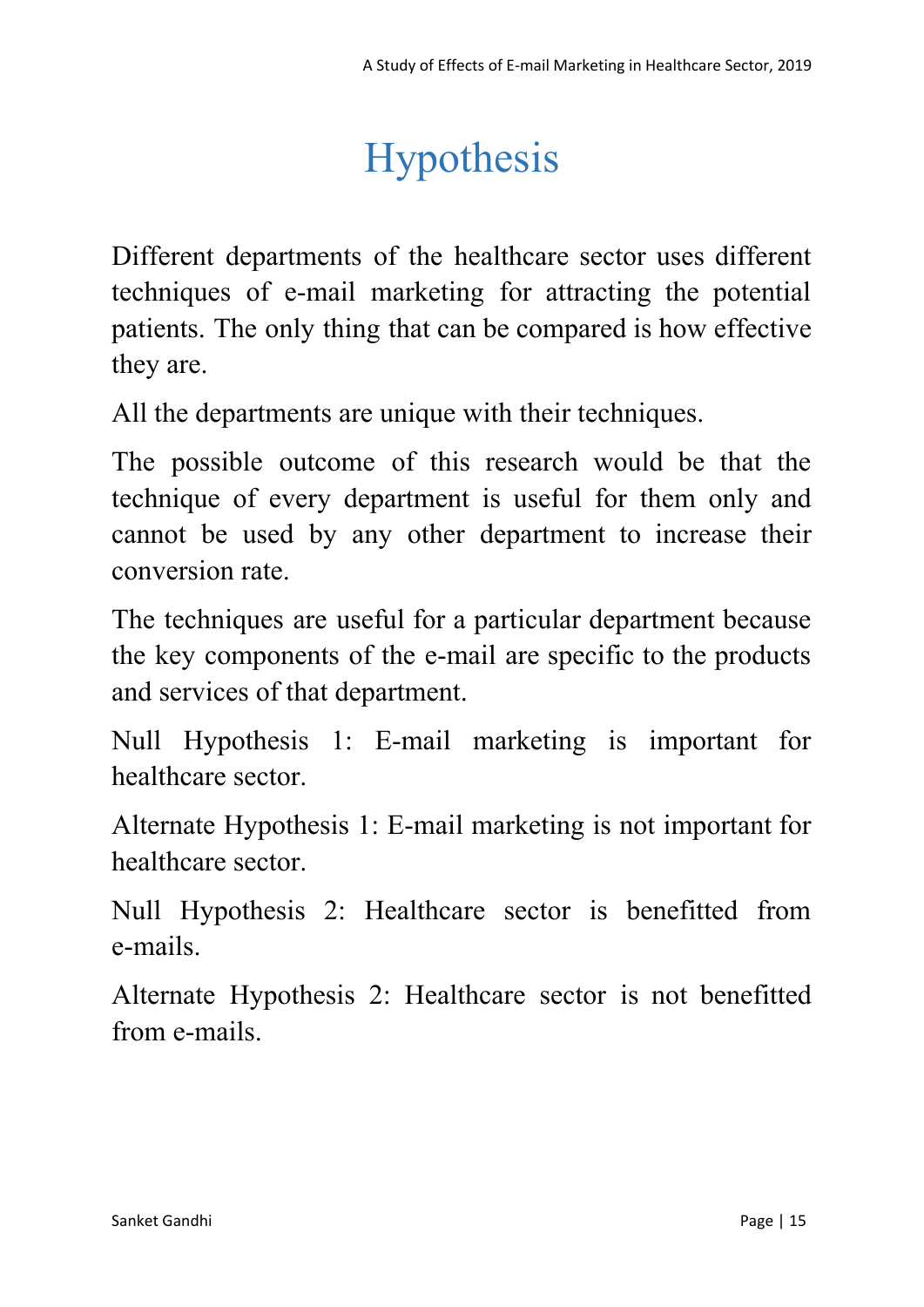# Limitations

<span id="page-16-0"></span>The overall objective of the research design was to explore the effects E-mail marketing have on healthcare sector. The limitation to the study were:

- There are many products and services in various departments in healthcare sector which are marketed, thus not all the products and services were included, but the major products and services are included in the research.
- Miscommunication and diagnostic errors can occur by using e-mails due to lack of personal touch.
- While taking patients history, there can be lack of non-verbal clue to know whether the history is true or false.
- Medical advice can be provided effectively if the patient meets the medical practitioner personally instead of taking advice over digital platforms.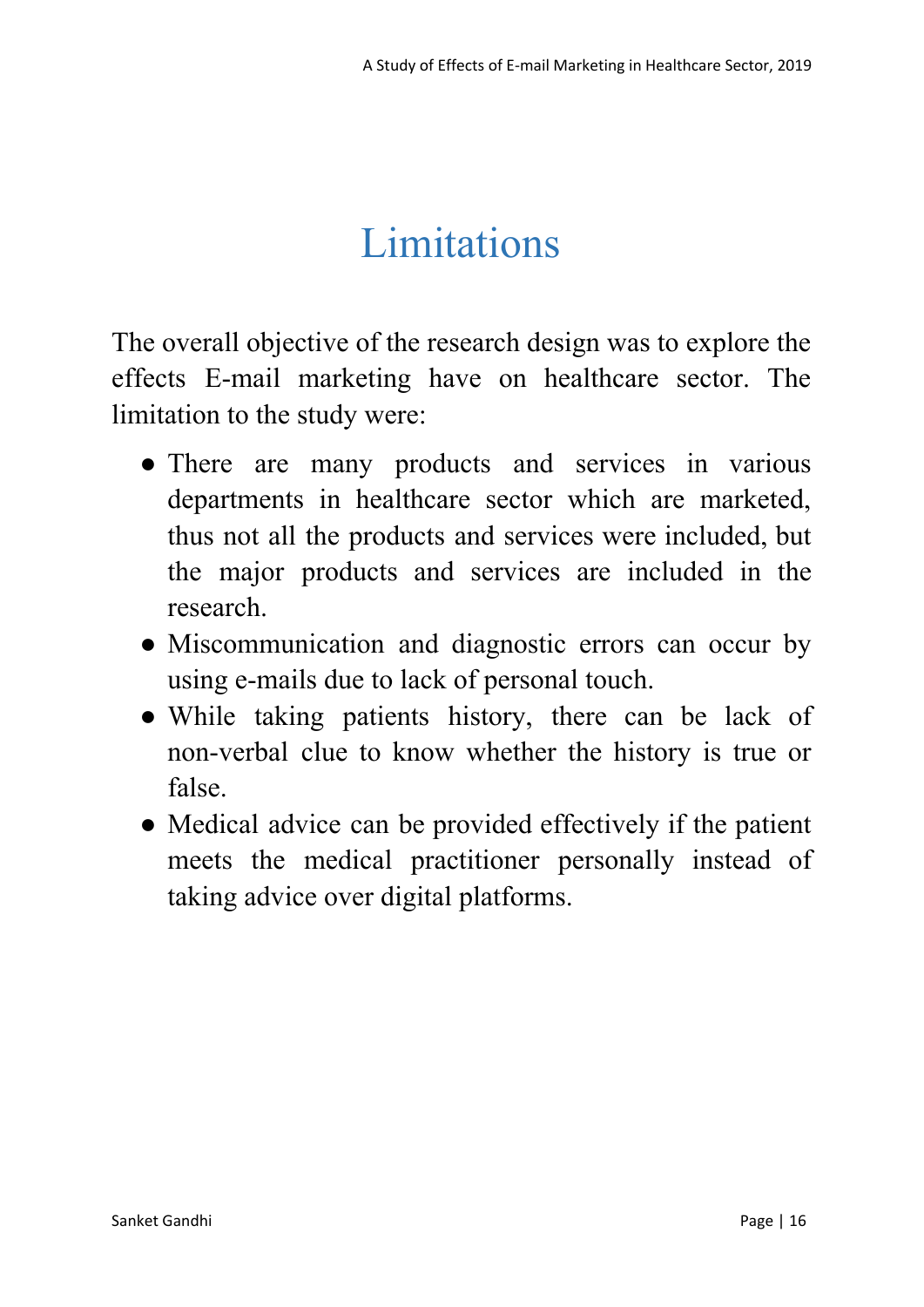# <span id="page-17-0"></span>Methodology and Methods

## <span id="page-17-1"></span>Participants

I published the survey on my Facebook profile. Thus, my participants were my friends and their friends.

For the second survey my participants were medical practitioner (i.e. doctors) to whom I approached through social media platforms.

## <span id="page-17-2"></span>Materials

Questionnaires were used to record the response of the participants.

## <span id="page-17-3"></span>Design

The research was conducted on the basis of the response from the public and from the medical practitioners. There weren't any dependent variable in the research, every variable was independent. The research design used is exploratory research.

Exploratory research: Exploratory research, as the name suggests, plans simply to investigate the examination questions and does not mean to offer last and indisputable answers to existing issues. This kind of research is typically directed to ponder an issue that has not been plainly characterized yet.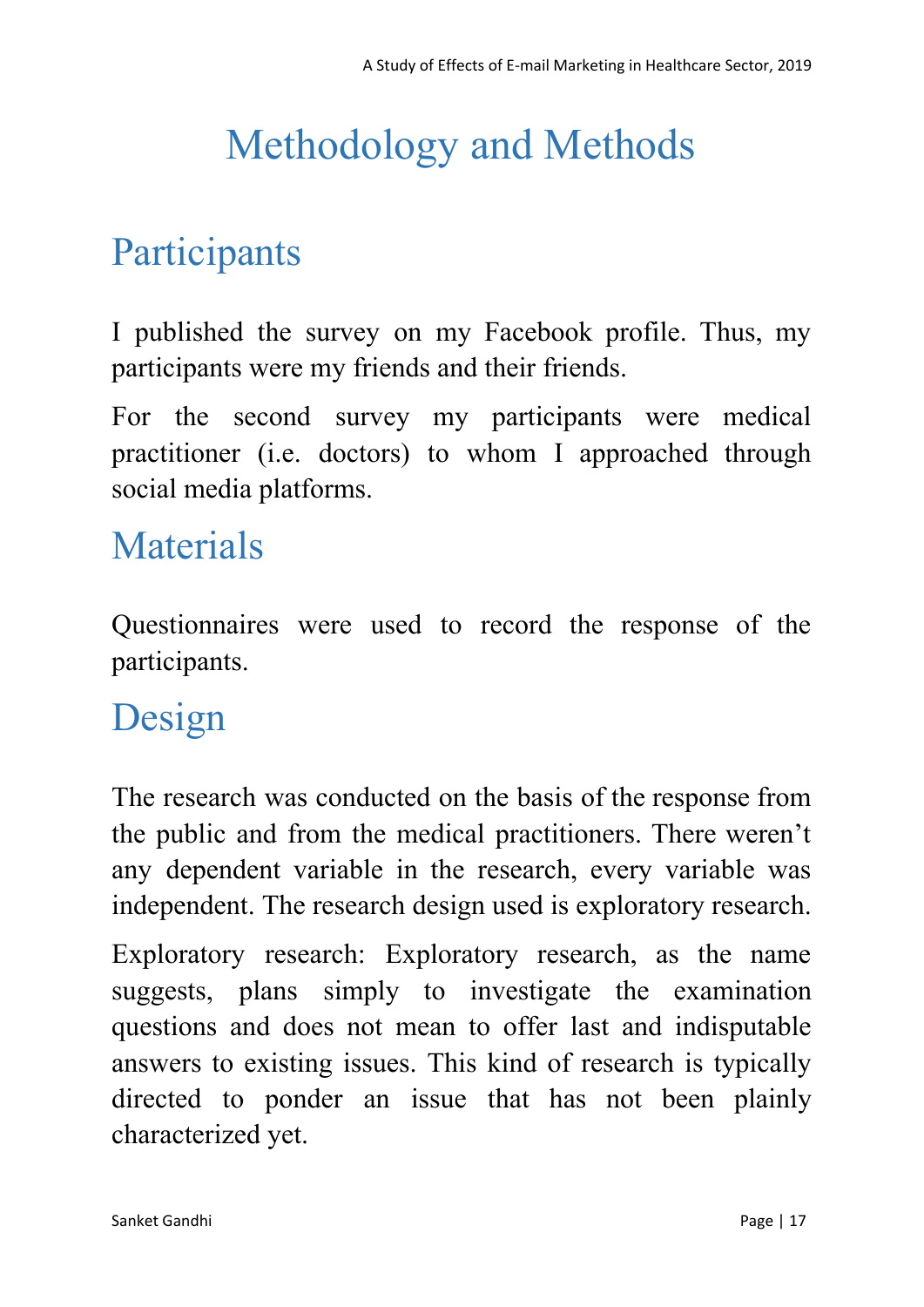Directed so as to decide the idea of the issue, exploratory research isn't planned to give definitive proof, yet causes us to have a superior comprehension of the issue. When leading exploratory research, the scientist should be eager to change his/her bearing because of disclosure of new information and new bits of knowledge.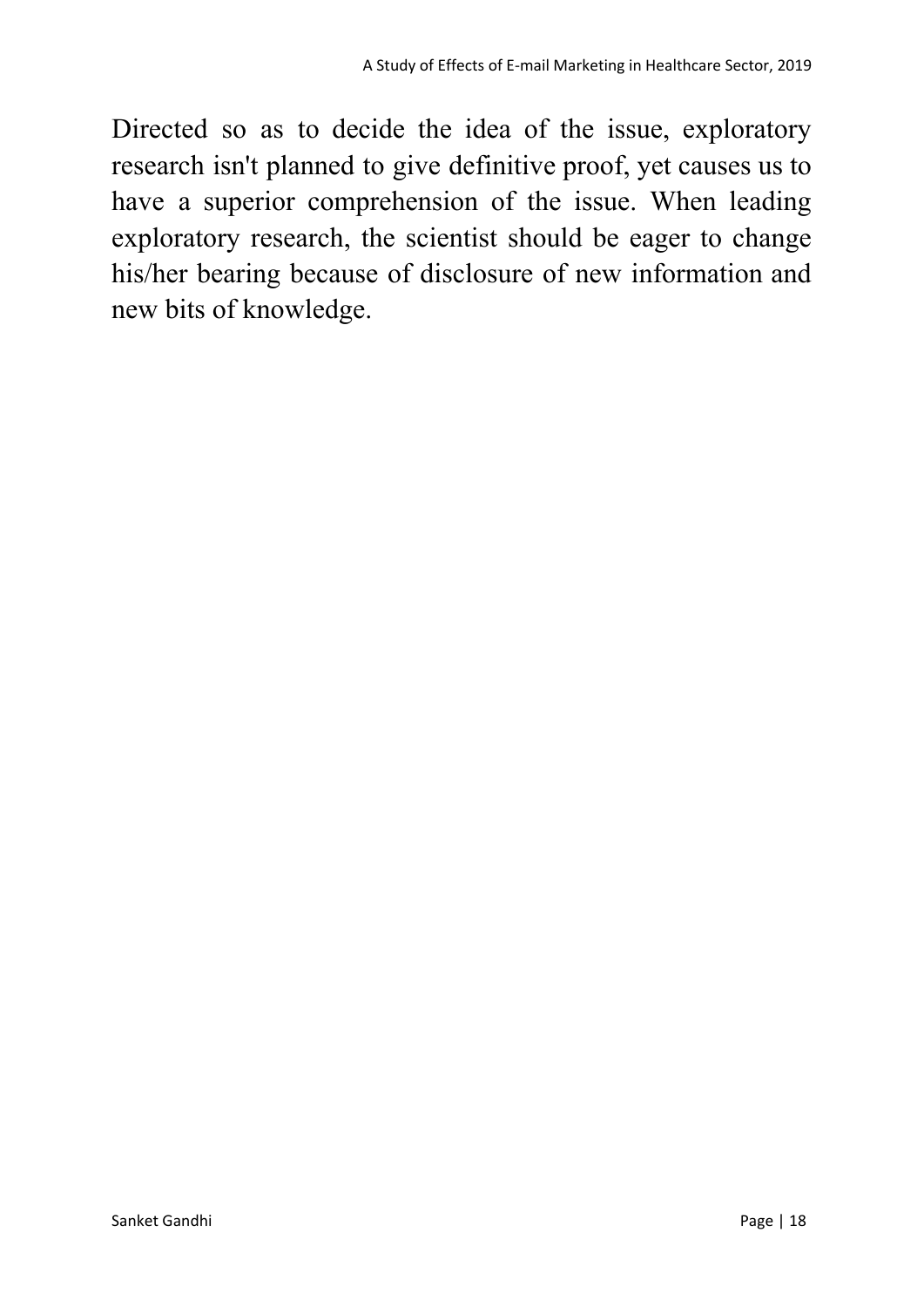# Results

<span id="page-19-0"></span>There were two surveys, which were published to get the desired results for the research. One of the survey targeted the public (referred as patients) and the other targeted the doctors.

Survey for the patients targeted different age groups (pie chart 1)



Pie chart 1

The response for receiving the e-mails from hospitals varied in yes or no (pie chart 2)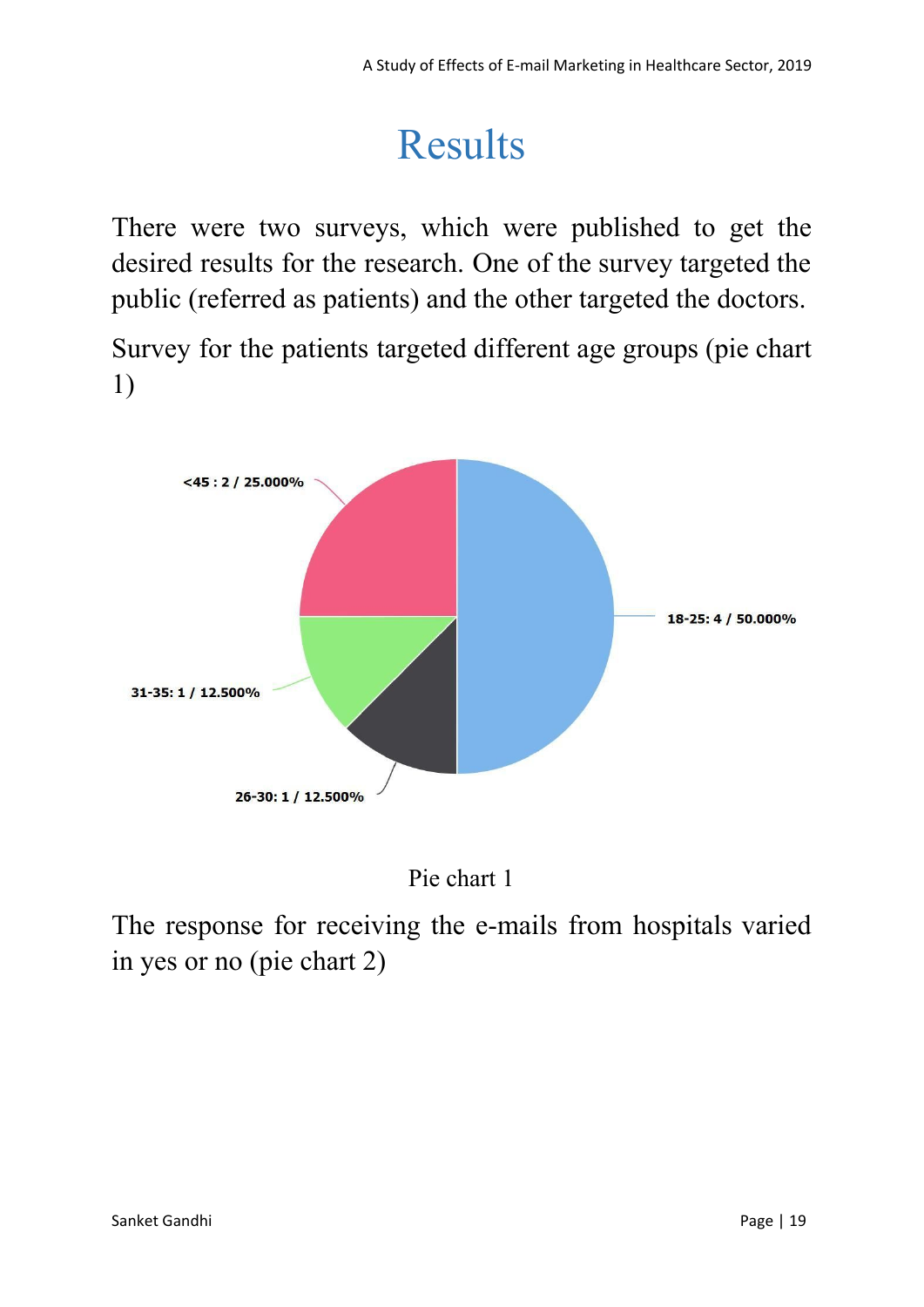

Pie chart 2

Null Hypothesis 1 is true instead of Alternate Hypothesis 1 as out of a sample of 8, 6 got the e-mails from the hospitals. Therefore, e-mail marketing is important for healthcare sector. (pie chart 2)

Because the research is focussed on different departments in healthcare sector, it was essential to know the response of which departments e-mails were received by the public. As it was difficult to include all the departments in the answer choices, a choice of other was included to know about the departments which used the e-mail services to reach out to potential patients (bar chart 1)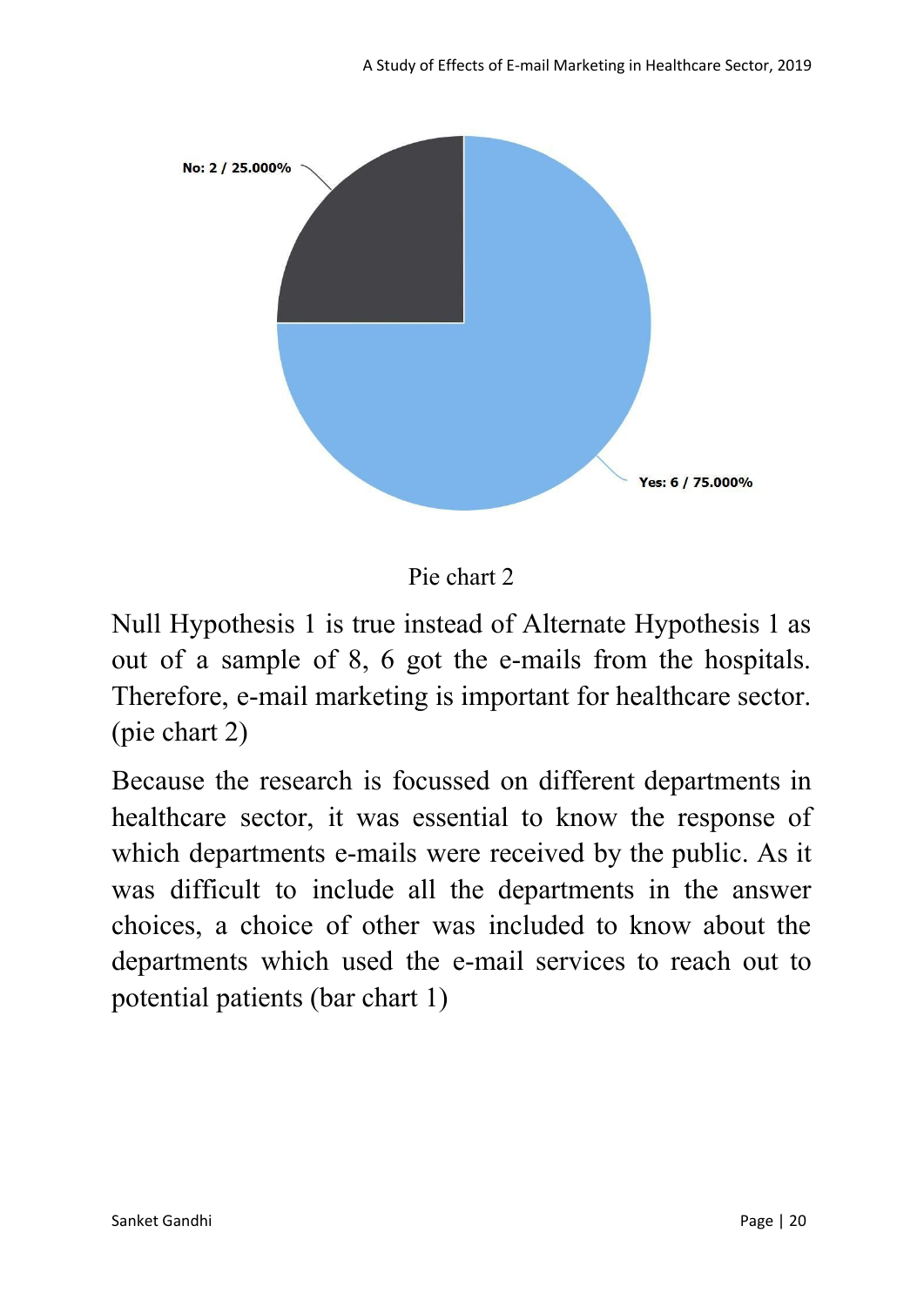

Bar chart 1

To know the conversion rate from the e-mail marketing in healthcare sector, a question was included to know whether the public responded to those e-mails or not (pie chart 3)

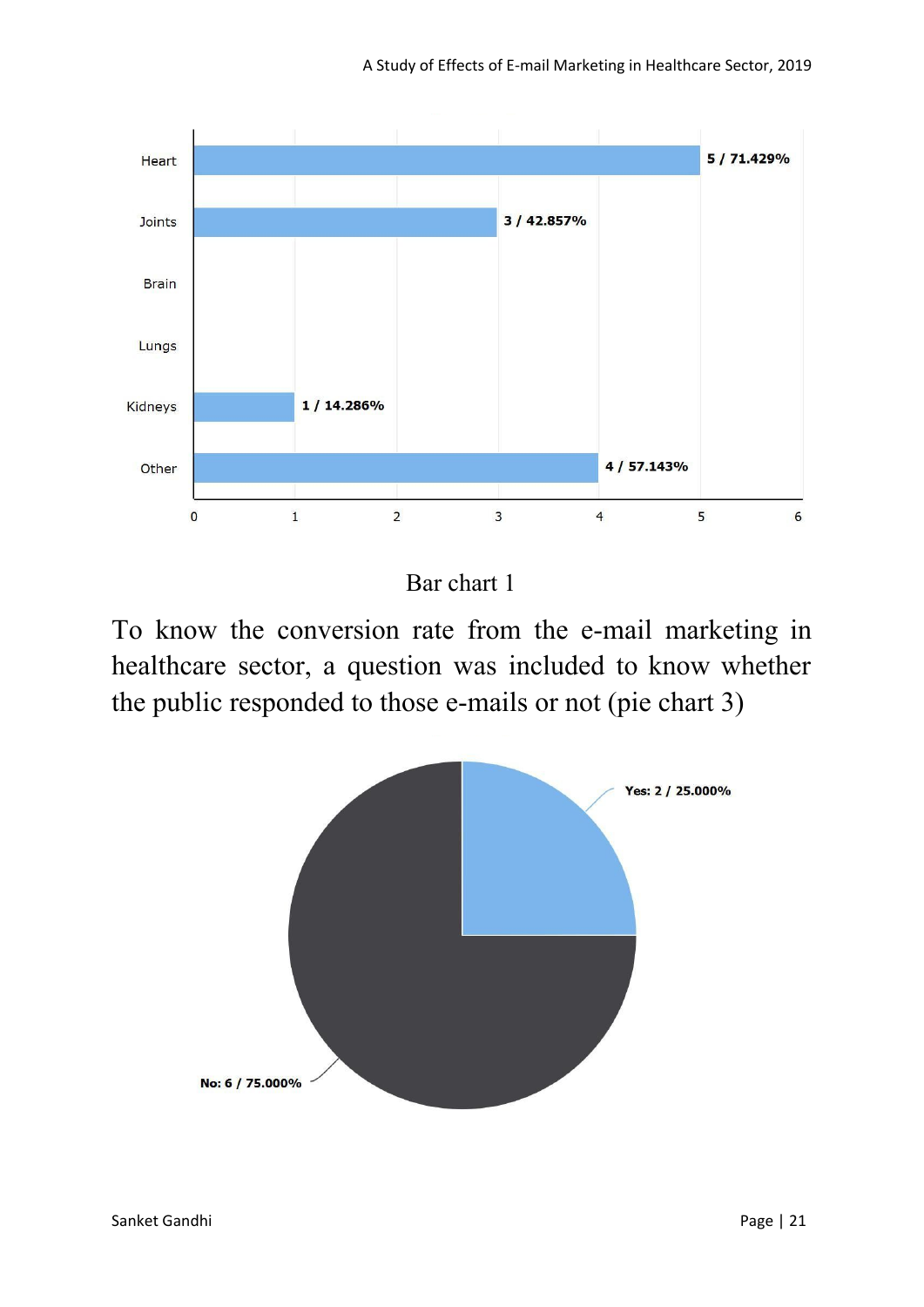#### Pie chart 3

Null Hypothesis 2 and Alternate Hypothesis 2 can be proven or disproven by the conversion rate from the e-mails sent by the hospitals.

By analysing pie chart 3 we conclude that e-mails are not beneficial for healthcare sector.

The survey for the doctors targeted their views on the marketing strategies used by their hospitals.

To know this we had to move gradually.

So we started with their views on costumer expectation (pie chart 4)



Pie chart 4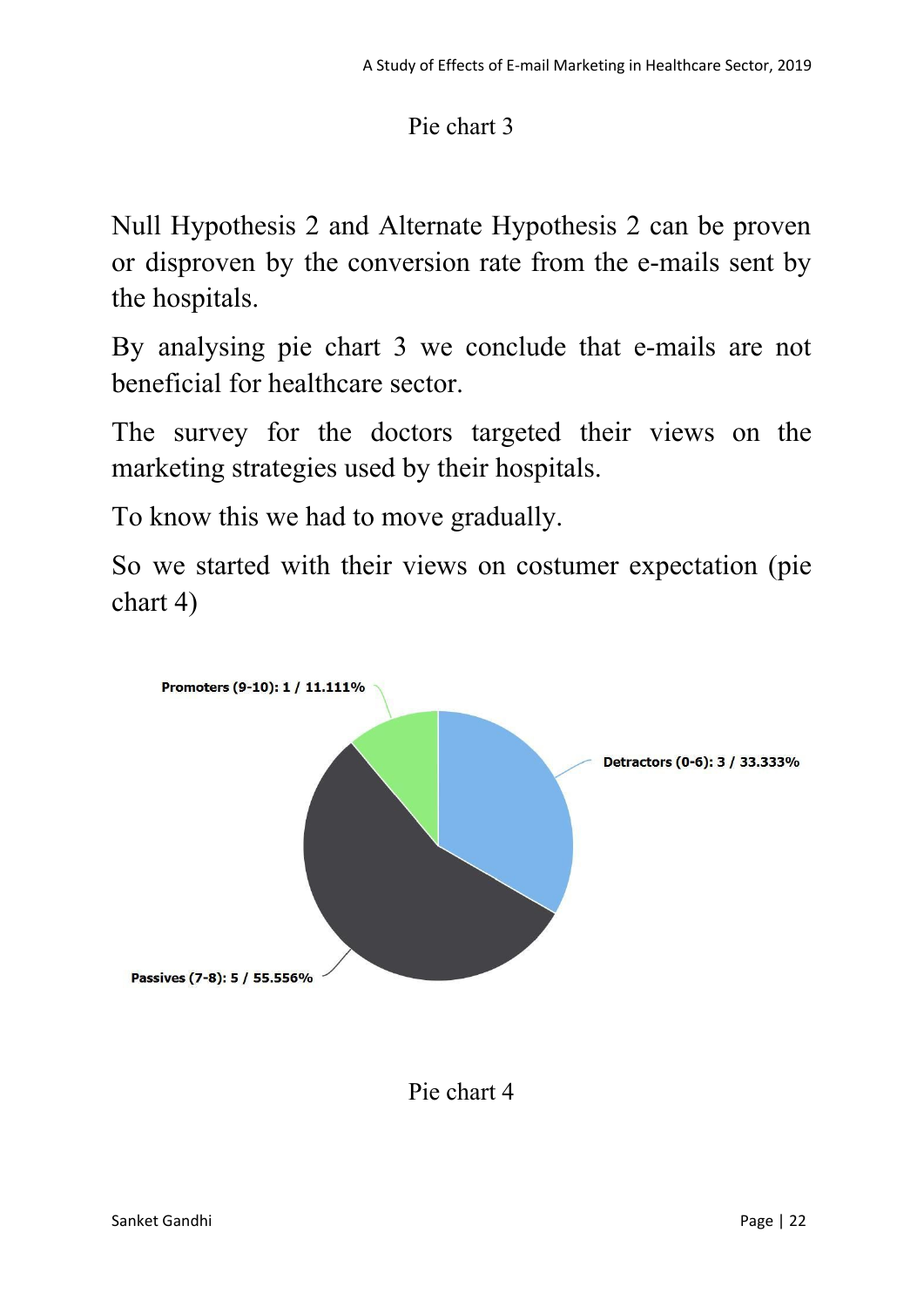Performance review of the hospital's services was also important (pie chart 5)



Pie Chart 5

It was also important to record whether the doctors knew about the development of new products or services in their hospitals (pie chart 6)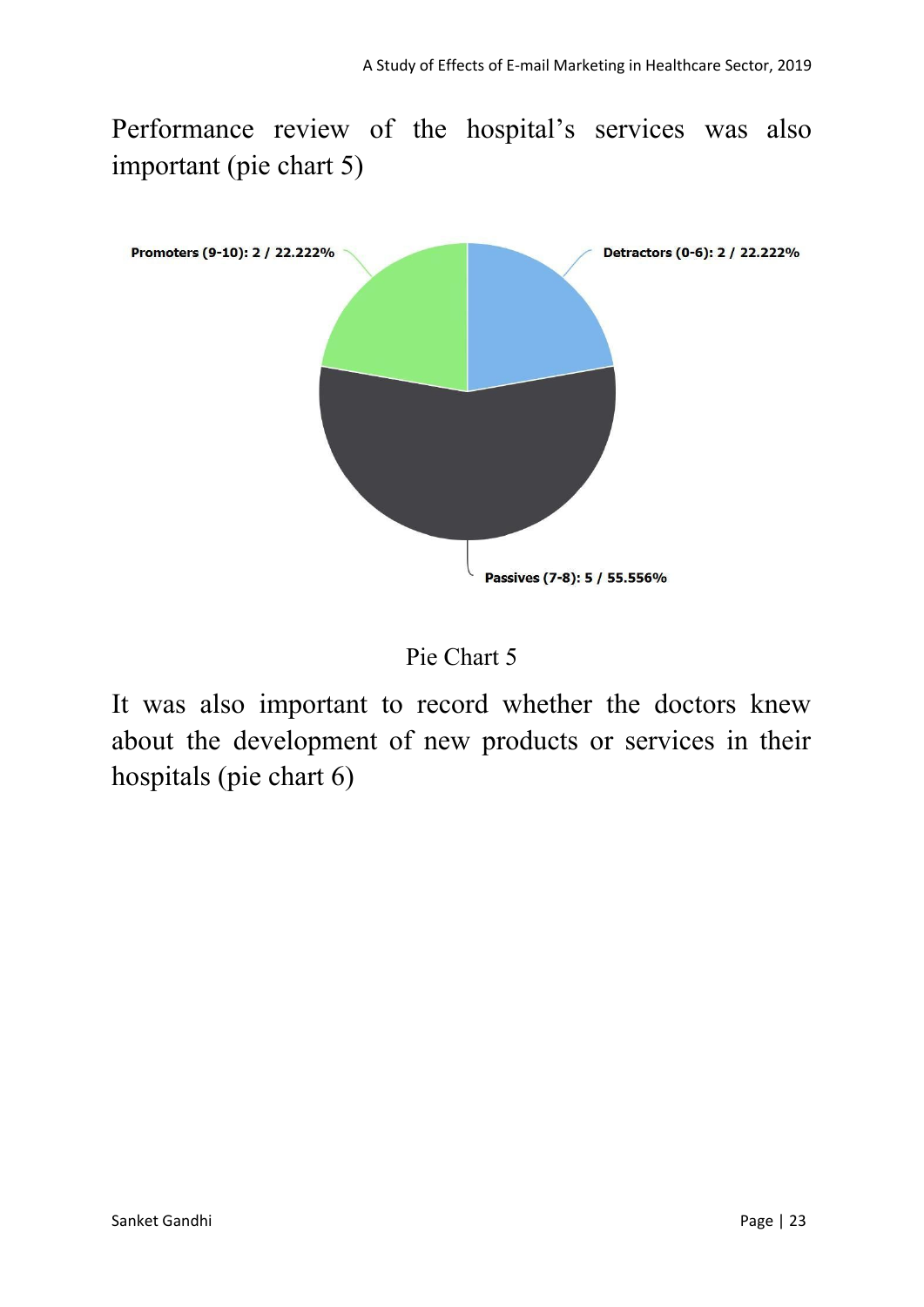

#### Pie chart 6

It was also necessary to record what the doctors thought about the pricing strategy of the hospitals regarding the products and services. Though it was a topic which could have a varing response but the response collected was honest (pie chart 7)

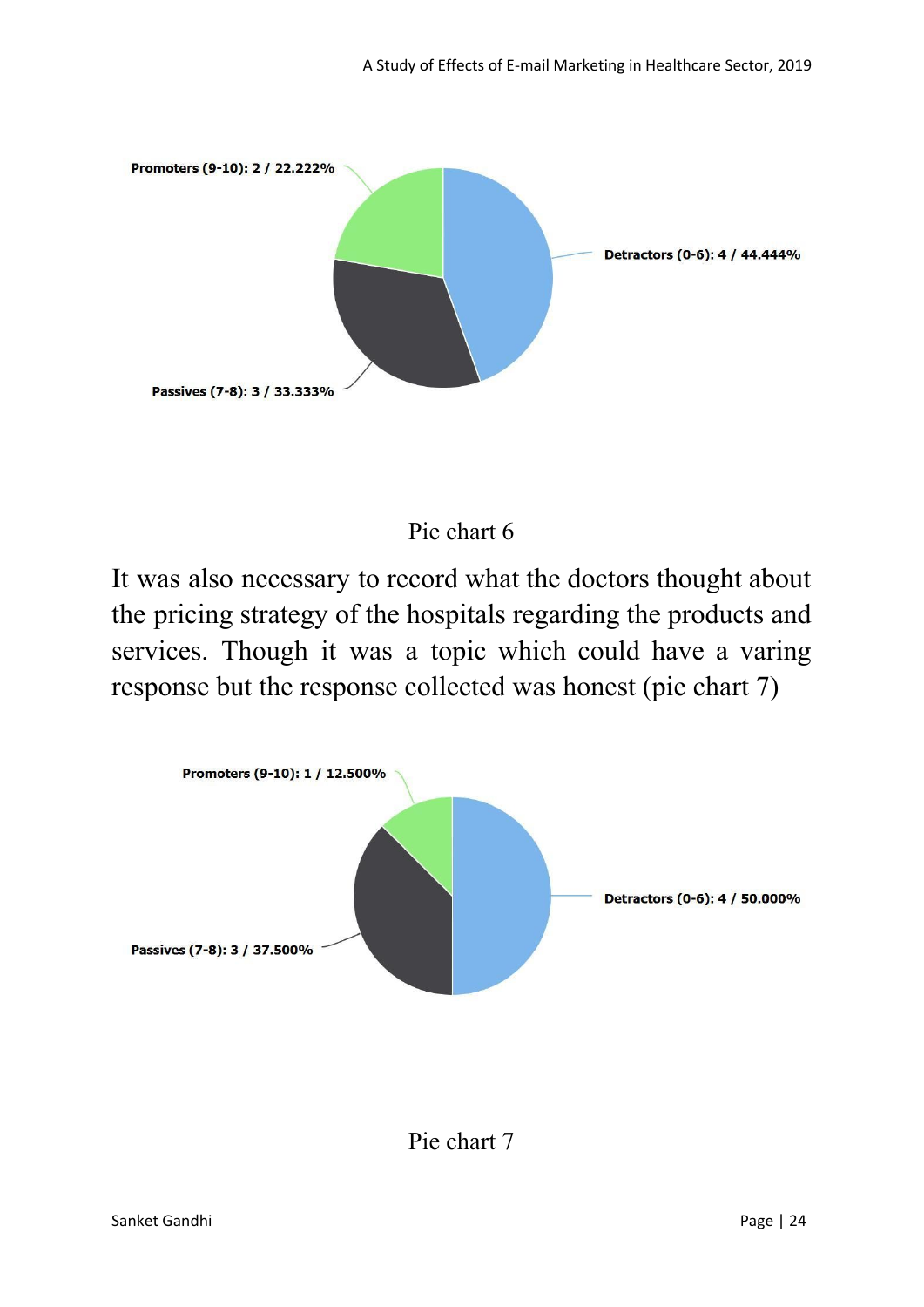Does the hospital provides quality services at the affordable price (pie chart 8)



Pie chart 8

Upon finding out about the pricing of the products and services, it was important to know whether the hospitals were able to match the demand and supply (pie chart 9)

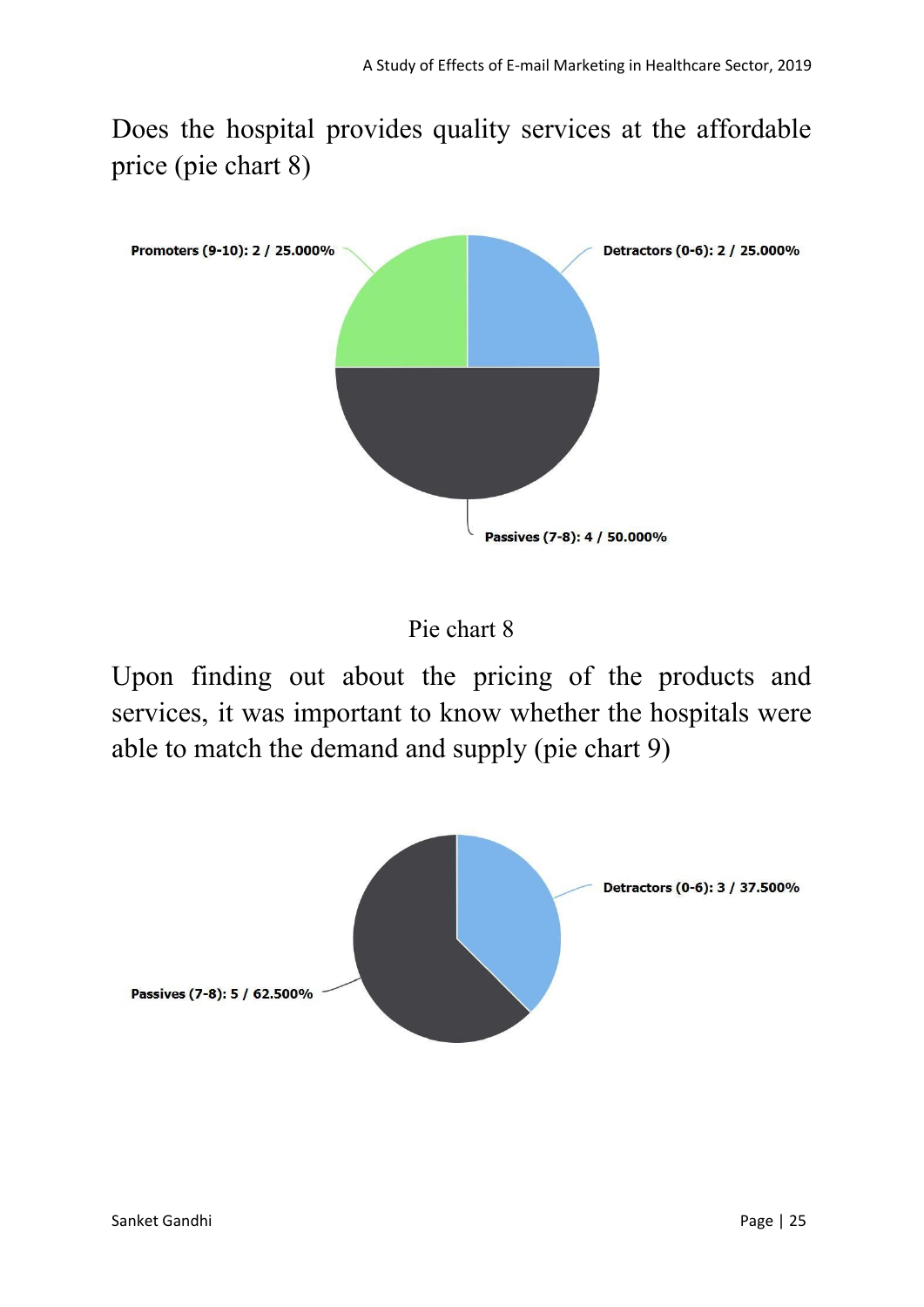Pie chart 9

It was also necessary to know what the doctors thought about the promotional strategies of the hospital (pie chart 10)





On further researching it was proven that the hospitals were able to inform the patients about the new products/services well in time (pie chart 11)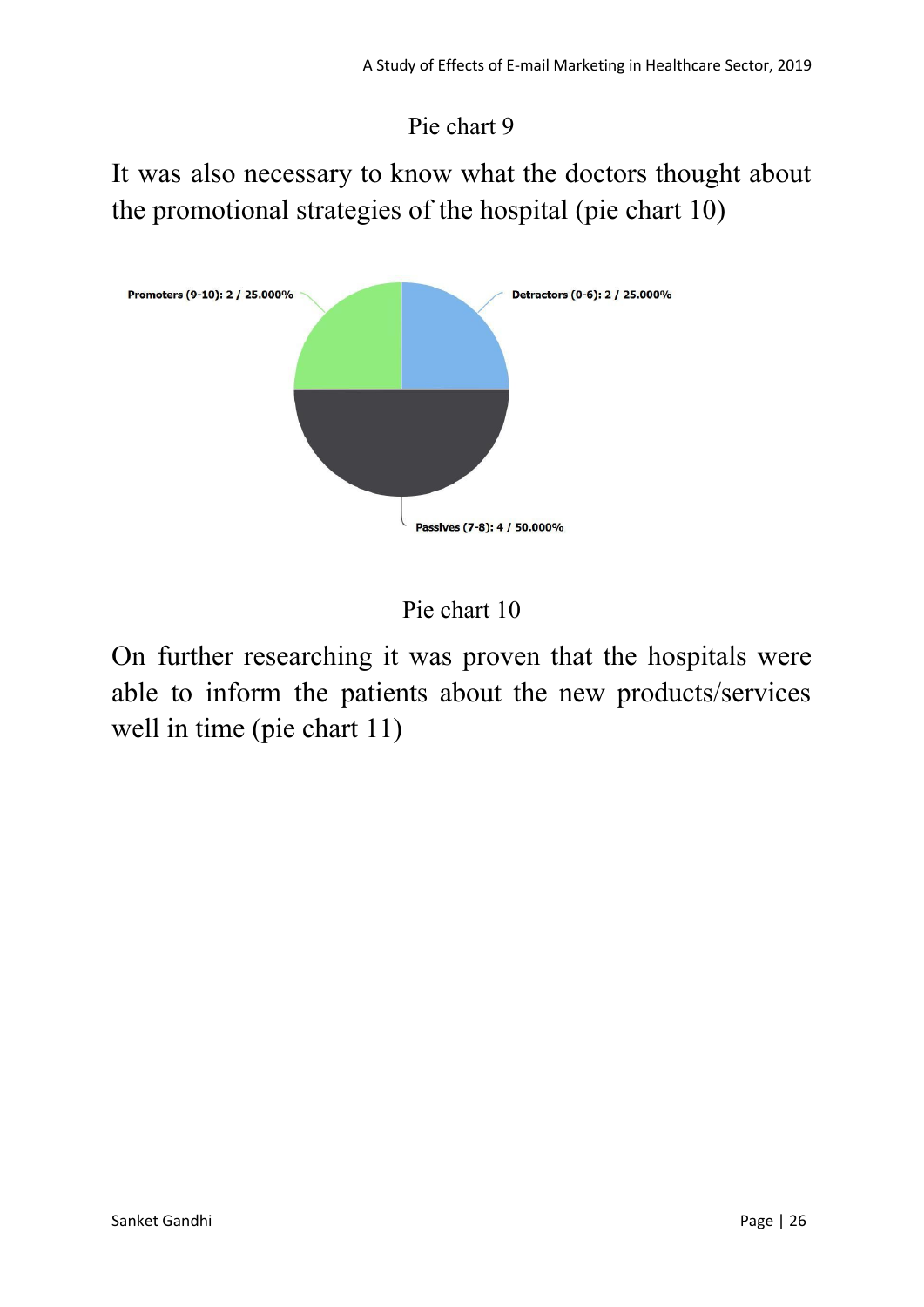

Pie chart 11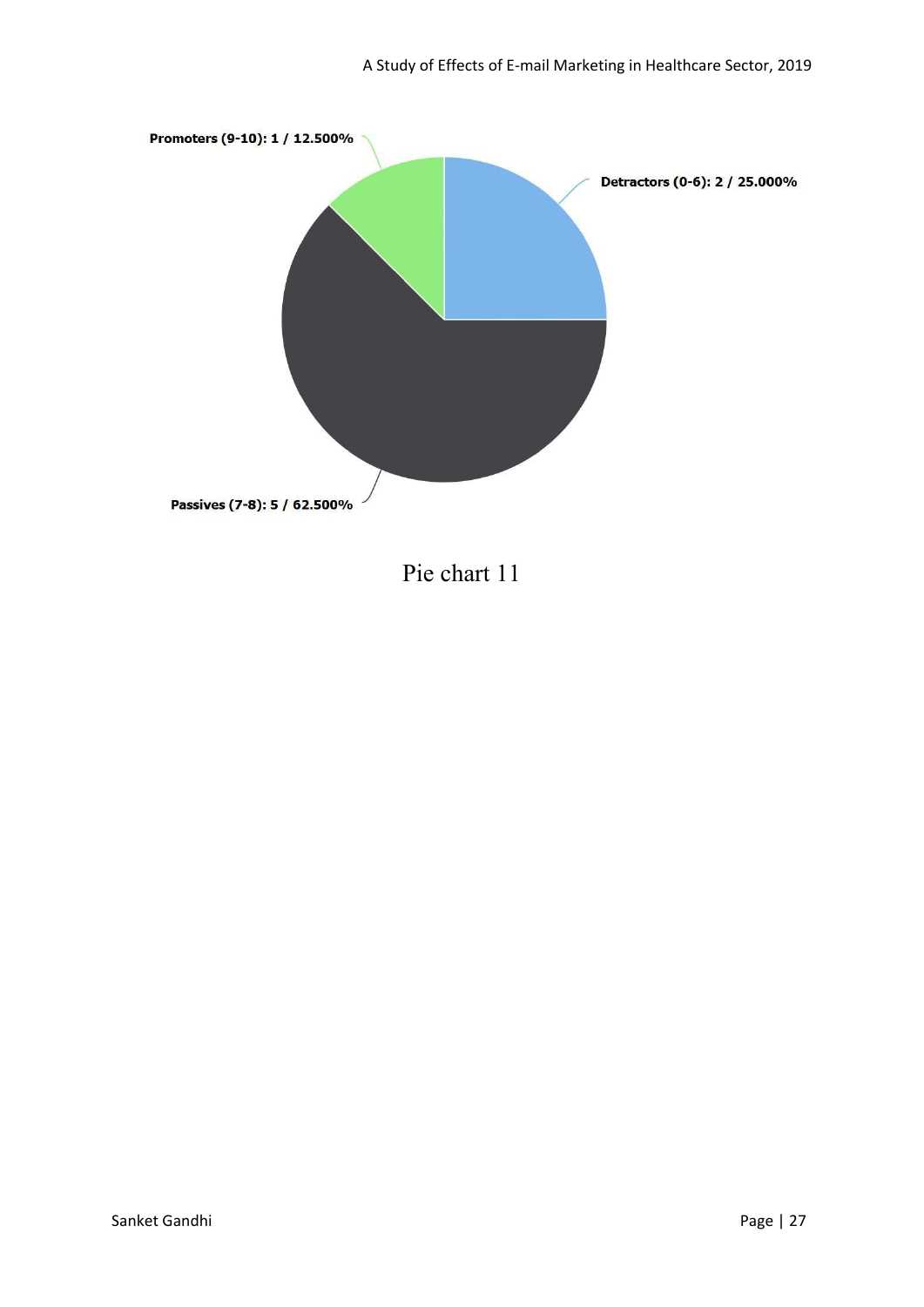# Conclusion

<span id="page-28-0"></span>By this research we reach to the conclusion that the e-mail marketing is useful for healthcare sector to reach out to the potential patients. Though there can't be any comparision between two departments because each department's marketing strategy is unique and special to them.

Email advertising is a viable method to showcase your administrations and items, and getting the word out about your restorative practice. Email showcasing can enable you to convey substance to patients, at whatever point it is advantageous. It likewise creates dedication and trust in your training. With email promoting, you can fabricate and improve associations with potential and existing patients as it allows you to talk straightforwardly to them.

Email advertising enables social insurance advertisers to assemble associations with patients and advance their items or administrations without spending inordinate cash on paper and stamps. This is the best method for conveying an offer to potential and existing patients through their inbox.

Today, social insurance advertisers need to accomplish more with less. They have to associate with their intended interest group in an increasingly customized way while remaining on spending plan. Advertisers that can associate with their patients in a more focused on way will be effective in improving ROI and income. While most human services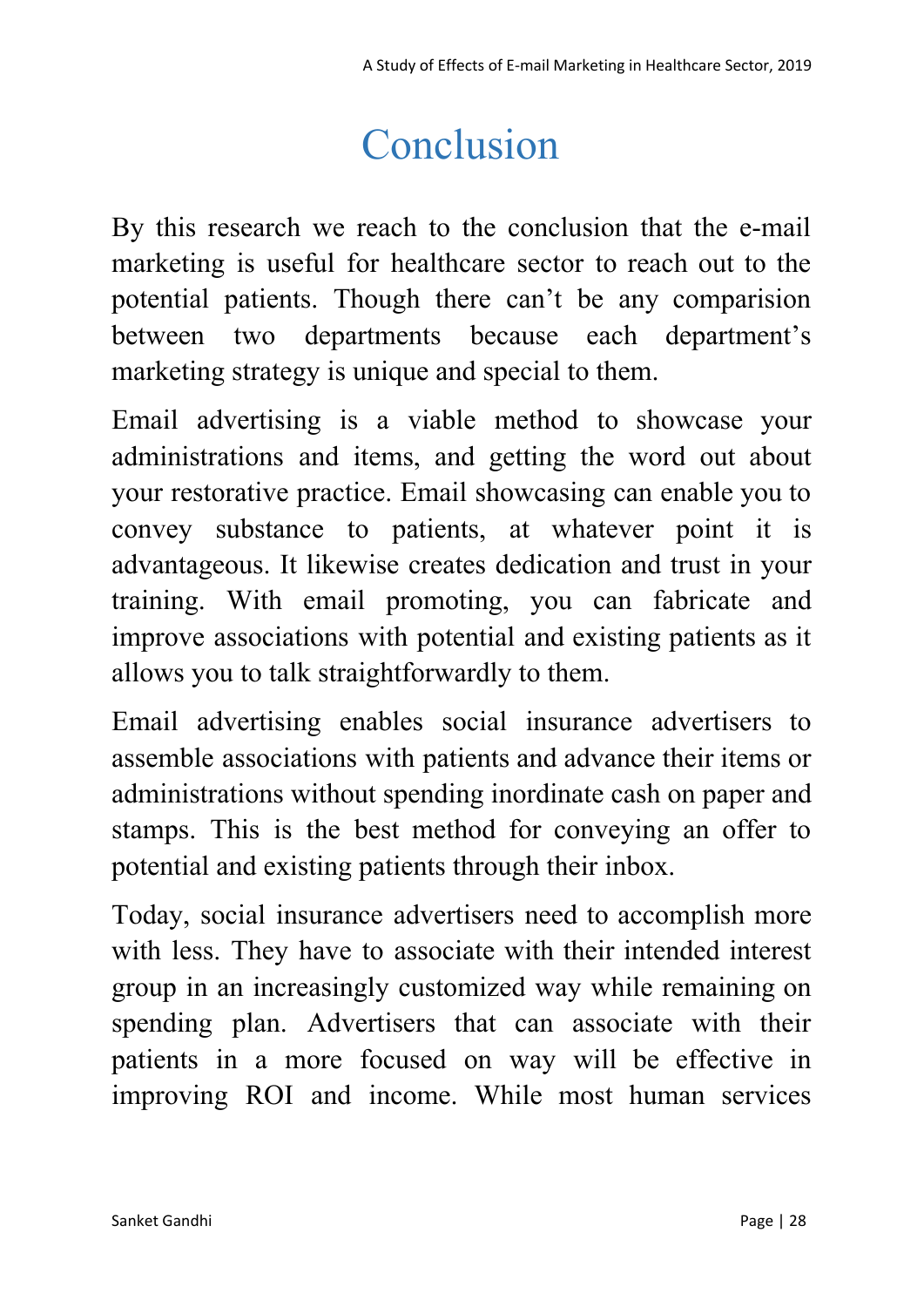promoting patterns go back and forth, email keeps on being a standout amongst the best channels.

# Reference

- <span id="page-29-0"></span>[1]https://www.campaignmonitor.com/resources/guides/whyemail/
- [2]

[https://digitalready.co/blog/digital-marketing-in-healthca](https://digitalready.co/blog/digital-marketing-in-healthcare-industry) [re-industry](https://digitalready.co/blog/digital-marketing-in-healthcare-industry)

[3]

https://www.practicebuilders.com/blog/how-can-healthca re-email-marketing-help-your-practice/

[4]

digitalready.co/blog/digital-marketing-in-healthcare-indu stry

[5]

[https://optinmonster.com/beginners-guide-to-email-mark](https://optinmonster.com/beginners-guide-to-email-marketing/) [eting/](https://optinmonster.com/beginners-guide-to-email-marketing/)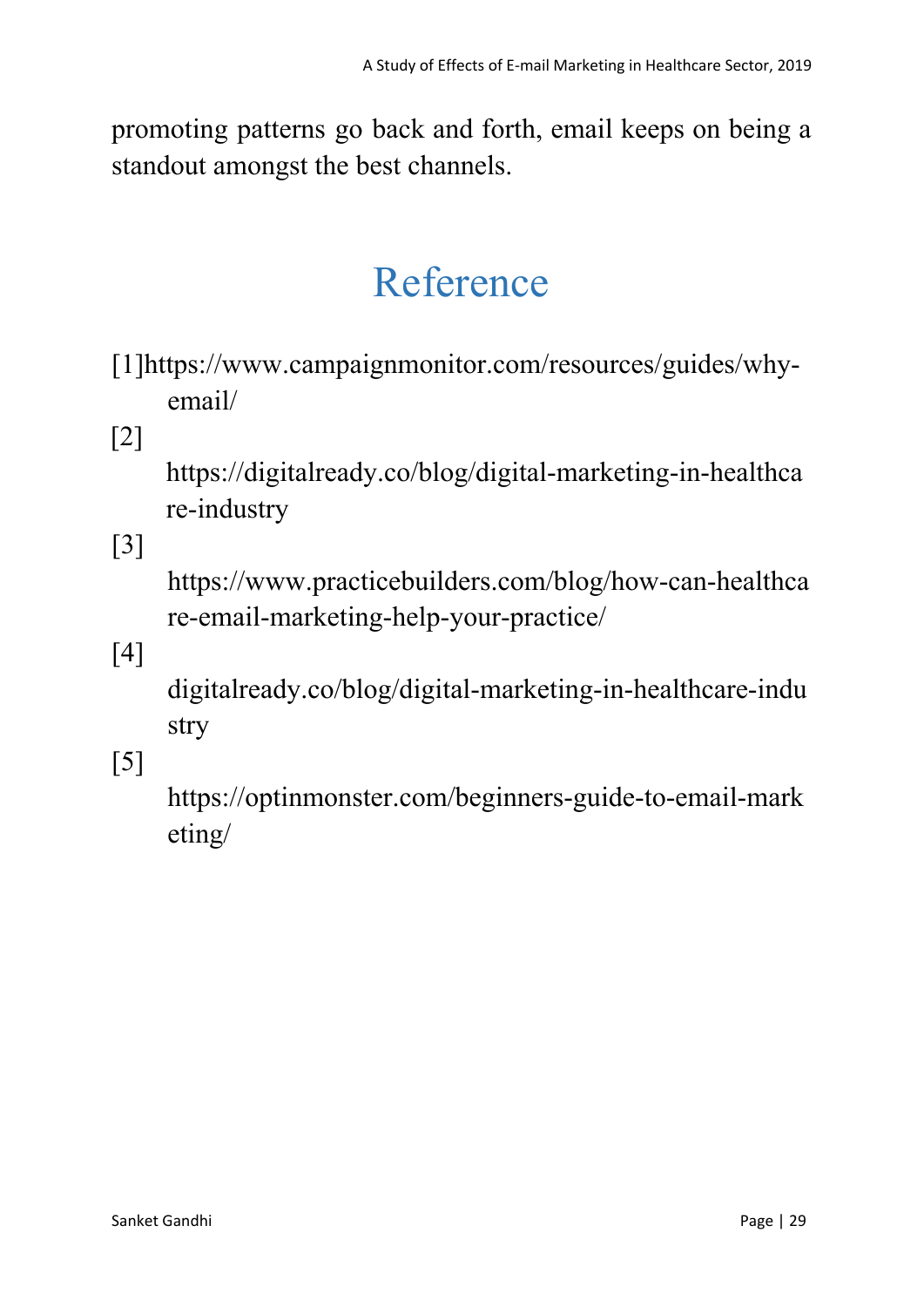# Bibliography

- <span id="page-30-0"></span>● Email Persuasion: Captivate and Engage Your Audience, Build Authority and Generate More Sales with Email Marketing by Ian Brodie
- Email Marketing Rules: Checklists, Frameworks, and 150 Best Practices for Business Success by Chad S. White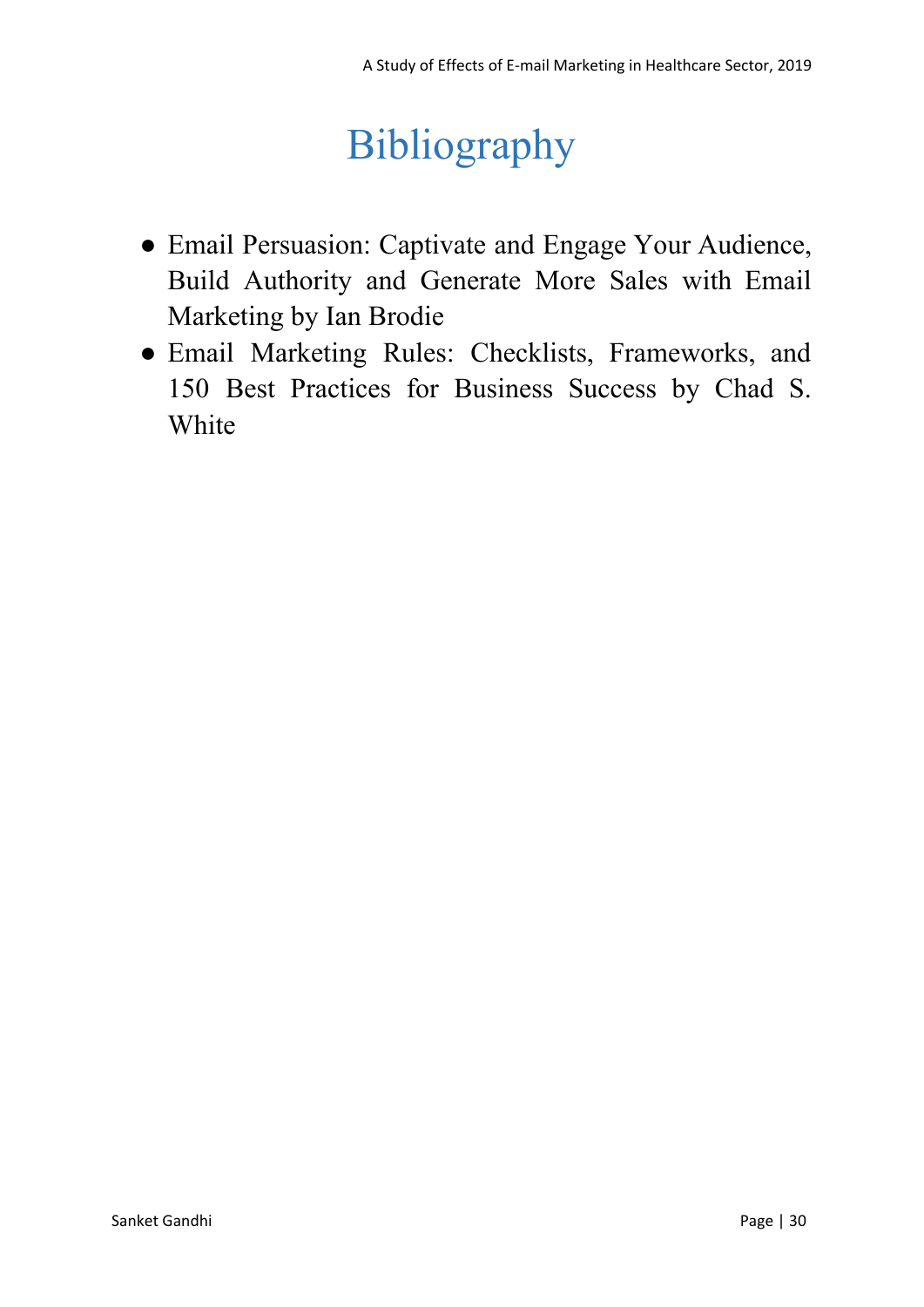# Appendix

## <span id="page-31-1"></span><span id="page-31-0"></span>Questionnaire A

- 1) Name:
- 2) Sex:
- 3) Age:
	- 18-25
	- 26-30
	- 31-35
	- 36-40

4) Ever received e-mails from hospitals?

- Yes
- No

5) What were the e-mails related to?

- o Heart
- o Joints
- o Brain
- o Lungs
- o Kidneys
- o Other

6) Did you ever responded to those e-mails?

- Yes
- No

 $• 41-45$ 

 $\bullet$  <45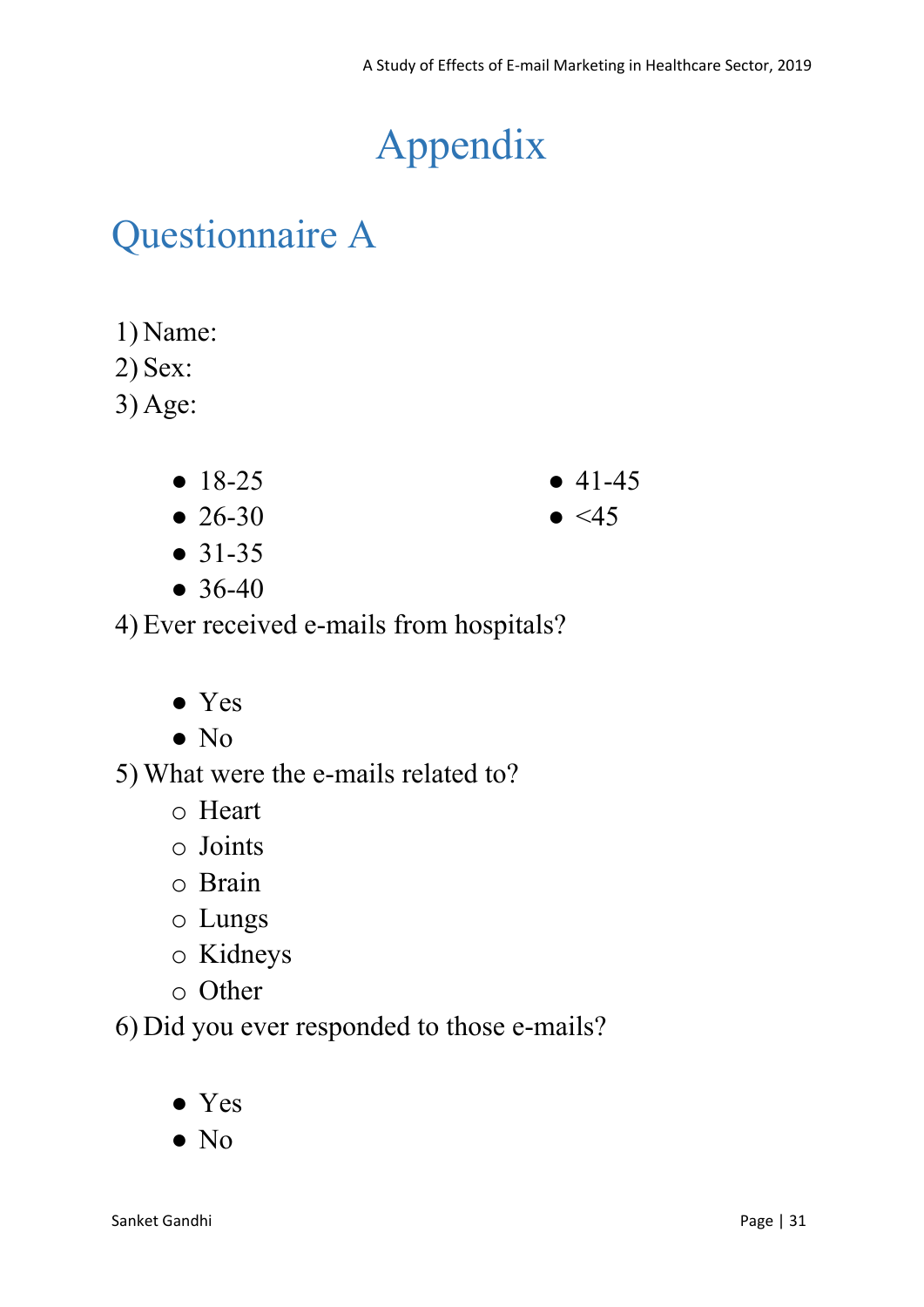## <span id="page-32-0"></span>Questionnaire B

- 1) **Name:**
- 2) **E-mail Id:**
- **3) Department:**
- 4) **Name of the hospital:**
- **5) The product/service portfolio is up to the customer expection.**

|                          | <b>Strongly Disagree</b>                                                                                                                                                                                             |  |                            |  | <b>Strongly Agree</b> |                                    |  |  |  |  |  |  |
|--------------------------|----------------------------------------------------------------------------------------------------------------------------------------------------------------------------------------------------------------------|--|----------------------------|--|-----------------------|------------------------------------|--|--|--|--|--|--|
|                          | $\begin{matrix} 0 & 1 & 2 & 3 & 4 & 5 & 6 & 7 & 8 & 9 & 10 \\ \circ & \circ & \circ & \circ & \circ & \circ & \circ & \circ & \circ & \circ \end{matrix}$<br>6) The hospital reviews the performance of its existing |  |                            |  |                       | products/services on regular basis |  |  |  |  |  |  |
|                          | <b>Strongly Disagree</b>                                                                                                                                                                                             |  |                            |  | <b>Strongly Agree</b> |                                    |  |  |  |  |  |  |
|                          |                                                                                                                                                                                                                      |  |                            |  |                       |                                    |  |  |  |  |  |  |
|                          | 7) New product/service development is a continuous                                                                                                                                                                   |  | phenomenon in the hospital |  |                       |                                    |  |  |  |  |  |  |
| <b>Strongly Disagree</b> |                                                                                                                                                                                                                      |  |                            |  | <b>Strongly Agree</b> |                                    |  |  |  |  |  |  |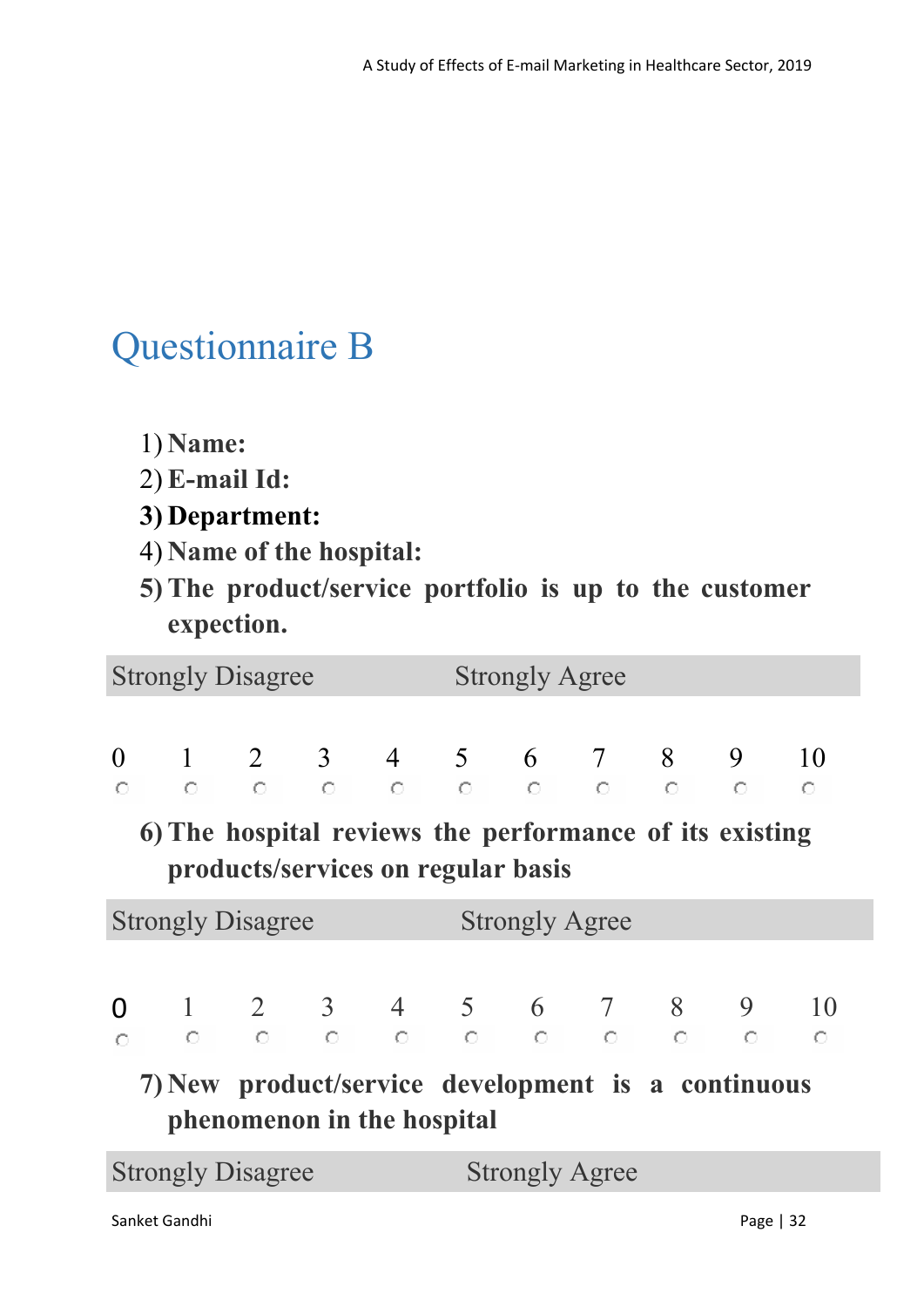|  |  |  |  | $\begin{matrix} 0 & 1 & 2 & 3 & 4 & 5 & 6 & 7 & 8 & 9 \\ 0 & 0 & 0 & 0 & 0 & 0 & 0 & 0 & 0 \end{matrix}$ |  |
|--|--|--|--|----------------------------------------------------------------------------------------------------------|--|
|  |  |  |  |                                                                                                          |  |

### **8) The product/service portfolio of the hospital enhances its brand image**

| <b>Strongly Disagree</b> |  |   |               |                |                | <b>Strongly Agree</b> |                |   |  |  |  |  |  |
|--------------------------|--|---|---------------|----------------|----------------|-----------------------|----------------|---|--|--|--|--|--|
|                          |  |   |               |                |                |                       |                |   |  |  |  |  |  |
| $\Omega$                 |  | 2 | $\mathcal{R}$ | $\overline{4}$ | 5 <sup>5</sup> | 6                     | $\overline{7}$ | X |  |  |  |  |  |
| o                        |  |   |               |                |                |                       |                |   |  |  |  |  |  |

### Pricing objectives of the hospital aims at

### **9) Maximising current profit and ROI**

| <b>Strongly Disagree</b> |  |   |               |                |            | <b>Strongly Agree</b> |     |    |             |  |  |  |  |  |
|--------------------------|--|---|---------------|----------------|------------|-----------------------|-----|----|-------------|--|--|--|--|--|
|                          |  |   |               |                |            |                       |     |    |             |  |  |  |  |  |
| $\Omega$                 |  | 2 | $\mathcal{R}$ | $\overline{4}$ | $\sqrt{5}$ |                       | 6 7 | -8 | $\mathbf Q$ |  |  |  |  |  |
|                          |  |   |               |                | O          |                       |     |    |             |  |  |  |  |  |

### **10) Product quality leadership**

| <b>Strongly Disagree</b> |  |   |               |                |               | <b>Strongly Agree</b> |  |  |  |  |  |  |  |
|--------------------------|--|---|---------------|----------------|---------------|-----------------------|--|--|--|--|--|--|--|
|                          |  |   |               |                |               |                       |  |  |  |  |  |  |  |
|                          |  | 2 | $\mathcal{R}$ | $\overline{4}$ | $\mathcal{L}$ | $\mathbf b$           |  |  |  |  |  |  |  |
|                          |  |   |               |                |               |                       |  |  |  |  |  |  |  |

### **11) Quality medical services at affordable prices**

| <b>Strongly Disagree</b> | <b>Strongly Agree</b> |  |
|--------------------------|-----------------------|--|
|                          |                       |  |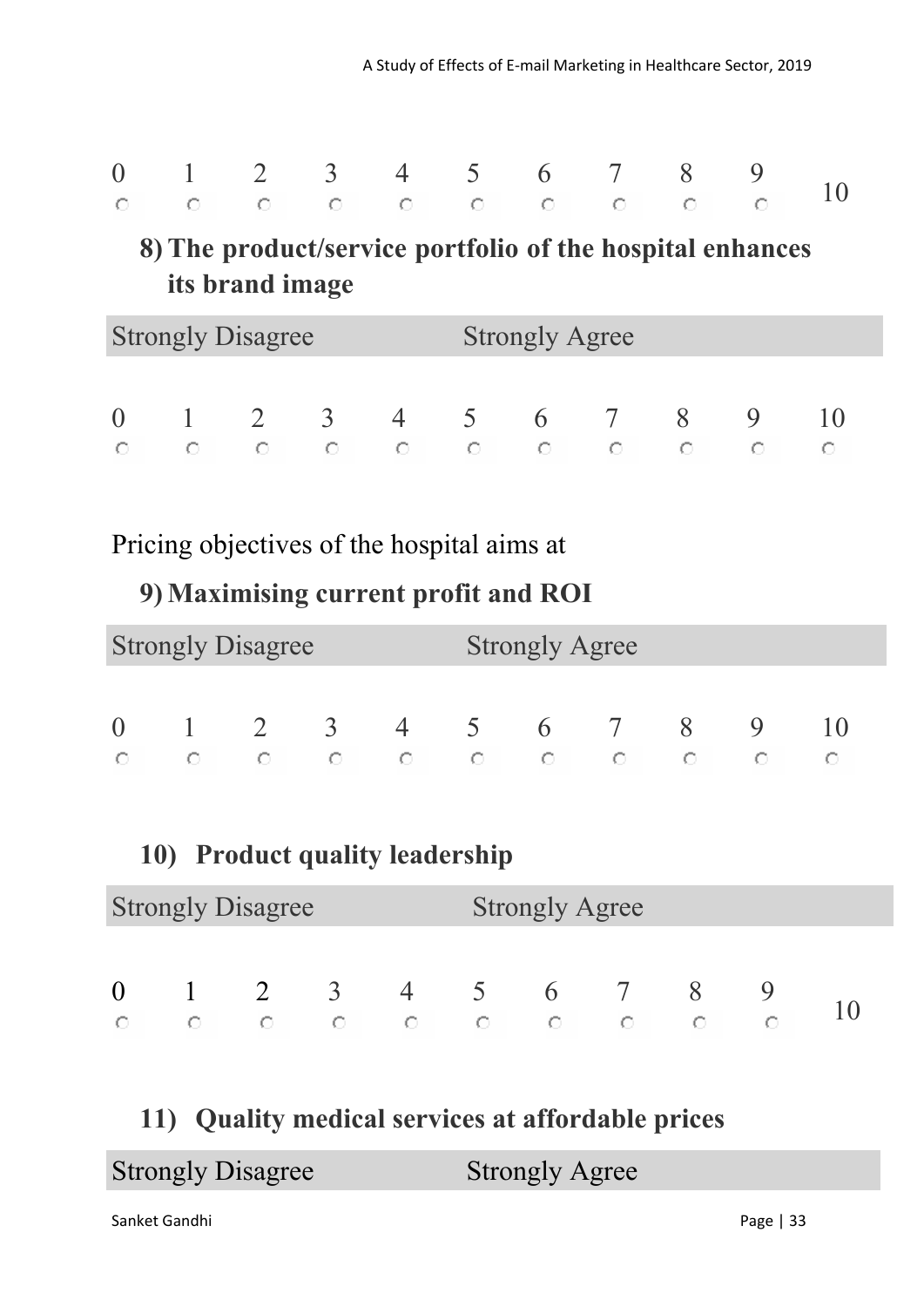### **12) Quality medical services for every section of the society**

| <b>Strongly Disagree</b> |  |  |  |  |  | <b>Strongly Agree</b> |  |  |  |  |  |  |  |
|--------------------------|--|--|--|--|--|-----------------------|--|--|--|--|--|--|--|
|                          |  |  |  |  |  |                       |  |  |  |  |  |  |  |
| $\theta$                 |  |  |  |  |  | 6                     |  |  |  |  |  |  |  |
|                          |  |  |  |  |  |                       |  |  |  |  |  |  |  |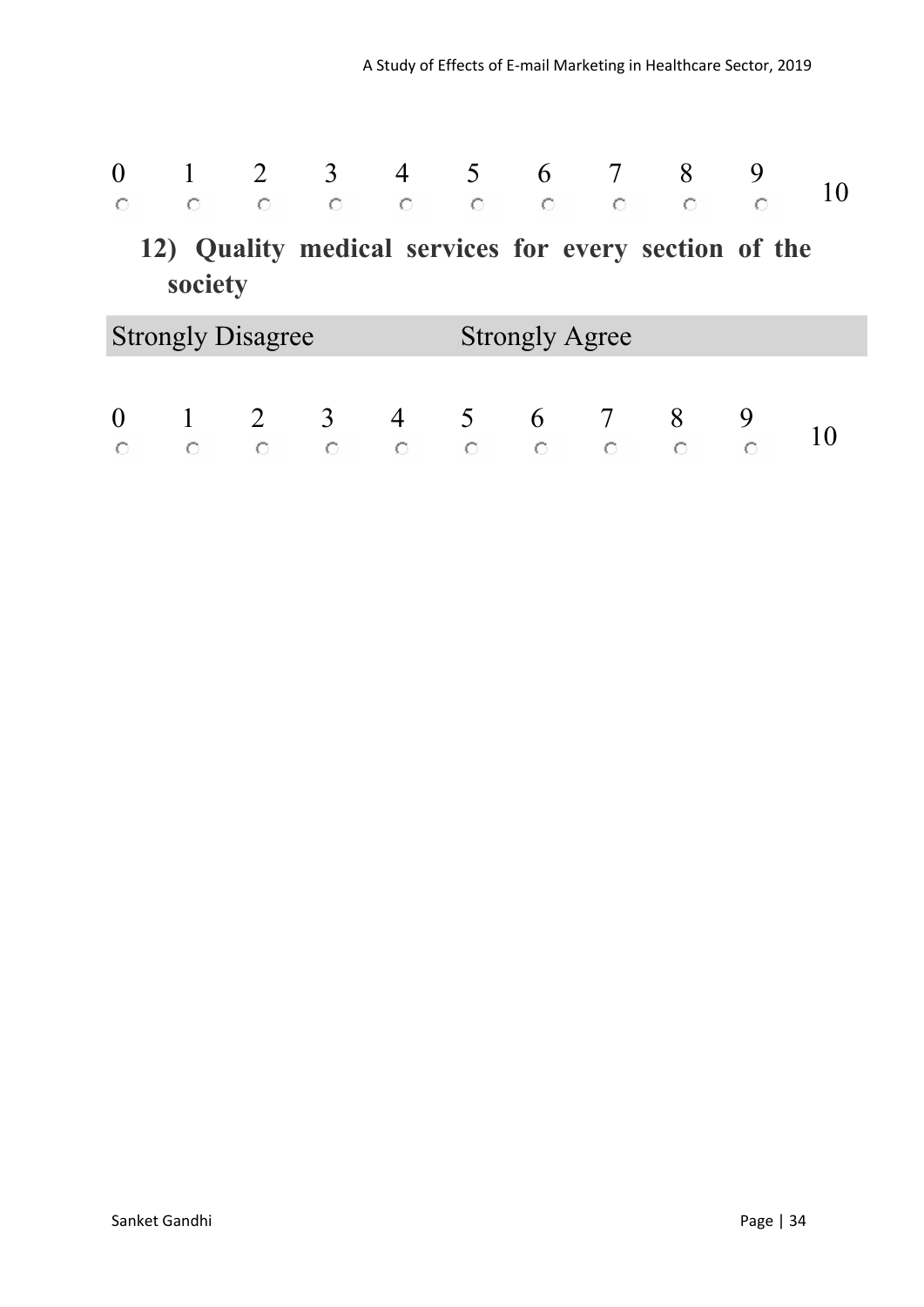|                      |                                                                                                                                     | <b>Strongly Disagree</b> |                                                                                                                                                 |                                                                                                      |                       | <b>Strongly Agree</b> |  |                 |         |                  |  |  |  |
|----------------------|-------------------------------------------------------------------------------------------------------------------------------------|--------------------------|-------------------------------------------------------------------------------------------------------------------------------------------------|------------------------------------------------------------------------------------------------------|-----------------------|-----------------------|--|-----------------|---------|------------------|--|--|--|
| $\overline{0}$<br>O. |                                                                                                                                     | competitive edge         | 14) Pricing policy of the hospital gives it the                                                                                                 |                                                                                                      |                       |                       |  |                 |         | 10               |  |  |  |
|                      |                                                                                                                                     | <b>Strongly Disagree</b> |                                                                                                                                                 |                                                                                                      |                       | <b>Strongly Agree</b> |  |                 |         |                  |  |  |  |
| $\overline{0}$<br>O  | 1 2 3 4 5 6 7 8 9 10<br>$\sim$ 0<br>$\sim$ 0<br>$\circ$<br>15) Pricing policy of the hospital gives value for money<br>to customers |                          |                                                                                                                                                 |                                                                                                      |                       |                       |  |                 |         |                  |  |  |  |
|                      |                                                                                                                                     | <b>Strongly Disagree</b> |                                                                                                                                                 |                                                                                                      |                       | <b>Strongly Agree</b> |  |                 |         |                  |  |  |  |
| $\theta$<br>O.       | $\circ$                                                                                                                             | $\circ$ $\circ$          | 1 2 3 4 5 6 7 8 9                                                                                                                               | $\begin{array}{ccccccccccccccccc} \circ & \circ & \circ & \circ & \circ & \circ & \circ \end{array}$ |                       |                       |  |                 | $\circ$ | 10<br>$\circ$    |  |  |  |
|                      | the profit                                                                                                                          |                          | 16) Pricing policy of the hospital helps in maximising                                                                                          |                                                                                                      |                       |                       |  |                 |         |                  |  |  |  |
|                      |                                                                                                                                     | <b>Strongly Disagree</b> |                                                                                                                                                 |                                                                                                      | <b>Strongly Agree</b> |                       |  |                 |         |                  |  |  |  |
| $\theta$<br>O        | $\sim$ 0                                                                                                                            |                          | $1 \t2 \t3 \t4 \t5 \t6 \t7 \t8$<br>$\begin{array}{ccccccccccccccccc} \circ & \circ & \circ & \circ & \circ & \circ & \circ & \circ \end{array}$ |                                                                                                      |                       |                       |  | $\circ$ $\circ$ | 9       | 10<br>$\bigcirc$ |  |  |  |

### **13) Survival in the competitive market**

### **17) The hospital is able to give location benefits to its customers**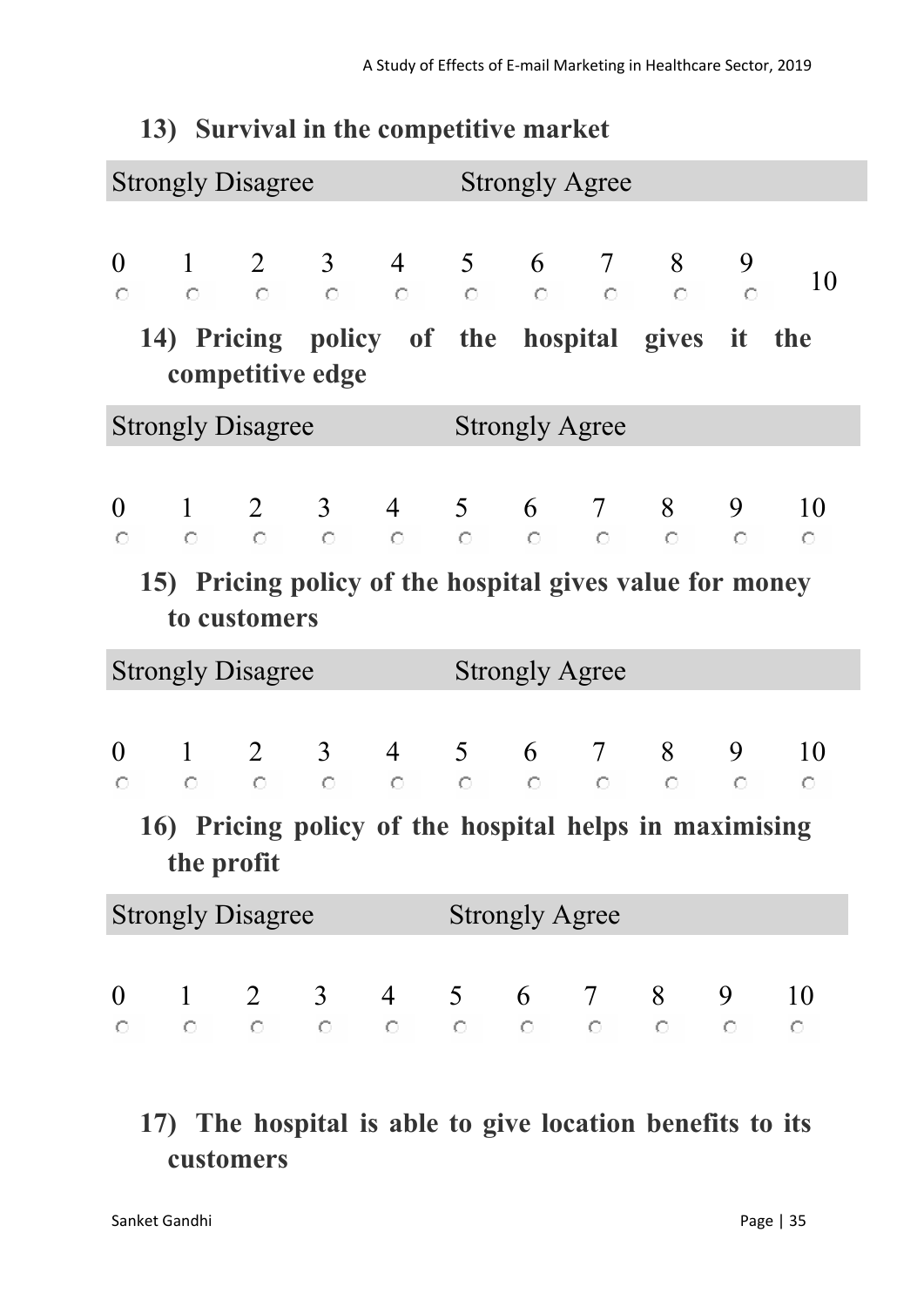|                                                                       |            | <b>Strongly Disagree</b> |           |            | <b>Strongly Agree</b> |                                                                                                               |         |                                                         |                 |               |  |  |
|-----------------------------------------------------------------------|------------|--------------------------|-----------|------------|-----------------------|---------------------------------------------------------------------------------------------------------------|---------|---------------------------------------------------------|-----------------|---------------|--|--|
| $\theta$<br>$\circ$                                                   | $\circ$ O  |                          |           |            |                       | $\begin{array}{cccccccccccccccccc} \circ & \circ & \circ & \circ & \circ & \circ & \circ & \circ \end{array}$ |         | $1 \t2 \t3 \t4 \t5 \t6 \t7 \t8$                         | 9<br>$\bigcirc$ | 10<br>$\circ$ |  |  |
| 18) Hospital is able to match its demand and supply<br>functions well |            |                          |           |            |                       |                                                                                                               |         |                                                         |                 |               |  |  |
| <b>Strongly Disagree</b><br><b>Strongly Agree</b>                     |            |                          |           |            |                       |                                                                                                               |         |                                                         |                 |               |  |  |
| $\Omega$<br>$\circ$                                                   | $\bigcirc$ | $\circ$ C                | $\circ$   |            |                       | $\begin{array}{cccccccc}\n\circ & & \circ & & \circ & & \circ\n\end{array}$                                   |         | $1 \t2 \t3 \t4 \t5 \t6 \t7 \t8$<br>$\circ$              | 9<br>$\circ$    | 10            |  |  |
|                                                                       | time       |                          |           |            |                       |                                                                                                               |         | 19) The hospital is able to serve its customers well in |                 |               |  |  |
|                                                                       |            | <b>Strongly Disagree</b> |           |            |                       | <b>Strongly Agree</b>                                                                                         |         |                                                         |                 |               |  |  |
| 0<br>$\circ$                                                          | $\circ$    | $\circ$                  | $\circ$ O | $\bigcirc$ | $\circ$               | $\bigcirc$                                                                                                    | $\circ$ | $1 \t2 \t3 \t4 \t5 \t6 \t7 \t8$<br>$\bigcirc$           | 9<br>$\bigcirc$ | 10<br>$\circ$ |  |  |

To what extent the following elements of promotion mix are being employed by the hospital

**20) Advertising**

| Min. |  |  | Max. |  |  |  |  |  |  |  |
|------|--|--|------|--|--|--|--|--|--|--|
|      |  |  |      |  |  |  |  |  |  |  |
|      |  |  |      |  |  |  |  |  |  |  |

### **21) Sales Promotion**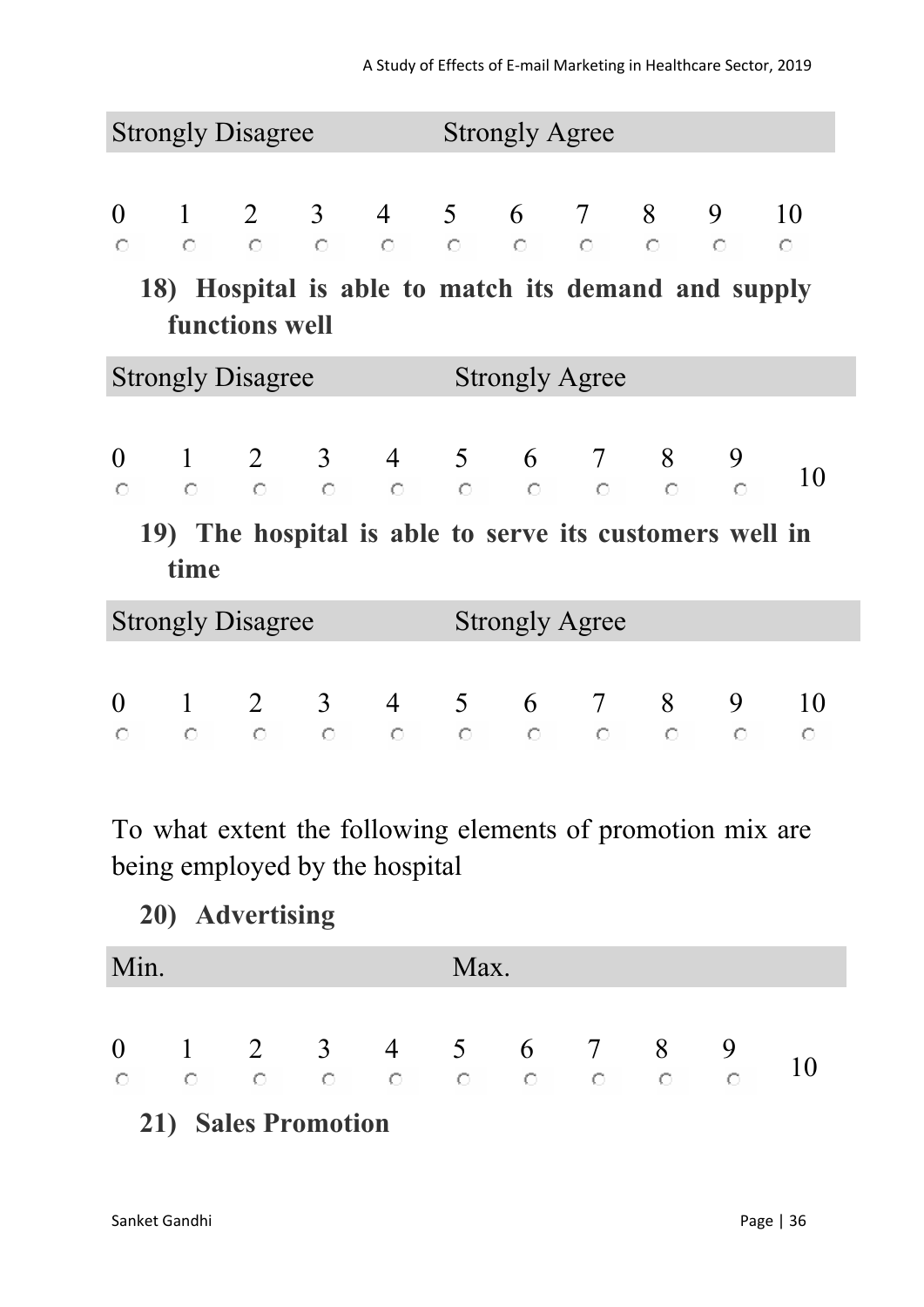| Min.                                                                                        |              |  |                                    |  |      | Max.                  |                                                                                                                                                                  |  |                                                                                                               |           |  |  |
|---------------------------------------------------------------------------------------------|--------------|--|------------------------------------|--|------|-----------------------|------------------------------------------------------------------------------------------------------------------------------------------------------------------|--|---------------------------------------------------------------------------------------------------------------|-----------|--|--|
|                                                                                             |              |  | 22) Public relations and publicity |  |      |                       | 0 1 2 3 4 5 6 7 8 9                                                                                                                                              |  |                                                                                                               | <b>10</b> |  |  |
| Min.                                                                                        |              |  |                                    |  | Max. |                       |                                                                                                                                                                  |  |                                                                                                               |           |  |  |
|                                                                                             |              |  |                                    |  |      |                       | $\begin{array}{cccccccccccc} 0 & 1 & 2 & 3 & 4 & 5 & 6 & 7 & 8 & 9 \\ \circ & \circ & \circ & \circ & \circ & \circ & \circ & \circ & \circ & \circ \end{array}$ |  |                                                                                                               | 10        |  |  |
| 23) Direct marketing                                                                        |              |  |                                    |  |      |                       |                                                                                                                                                                  |  |                                                                                                               |           |  |  |
|                                                                                             | Min.<br>Max. |  |                                    |  |      |                       |                                                                                                                                                                  |  |                                                                                                               |           |  |  |
| $\overline{0}$                                                                              |              |  | 24) Personal selling               |  |      |                       | 1 2 3 4 5 6 7 8 9                                                                                                                                                |  |                                                                                                               | 10        |  |  |
| Min.                                                                                        |              |  |                                    |  | Max. |                       |                                                                                                                                                                  |  |                                                                                                               |           |  |  |
|                                                                                             |              |  |                                    |  |      |                       |                                                                                                                                                                  |  |                                                                                                               |           |  |  |
|                                                                                             |              |  |                                    |  |      |                       |                                                                                                                                                                  |  | $\begin{matrix} 0 & 1 & 2 & 3 & 4 & 5 & 6 & 7 & 8 & 9 & 10 \\ 0 & 0 & 0 & 0 & 0 & 0 & 0 & 0 & 0 \end{matrix}$ |           |  |  |
| 25) The hospital is able to inform its customers about<br>new product /service well in time |              |  |                                    |  |      |                       |                                                                                                                                                                  |  |                                                                                                               |           |  |  |
| <b>Strongly Disagree</b>                                                                    |              |  |                                    |  |      | <b>Strongly Agree</b> |                                                                                                                                                                  |  |                                                                                                               |           |  |  |
|                                                                                             |              |  |                                    |  |      |                       | $\begin{array}{cccccccccccc} 0 & 1 & 2 & 3 & 4 & 5 & 6 & 7 & 8 & 9 \\ \circ & \circ & \circ & \circ & \circ & \circ & \circ & \circ & \circ & \circ \end{array}$ |  |                                                                                                               | 10        |  |  |